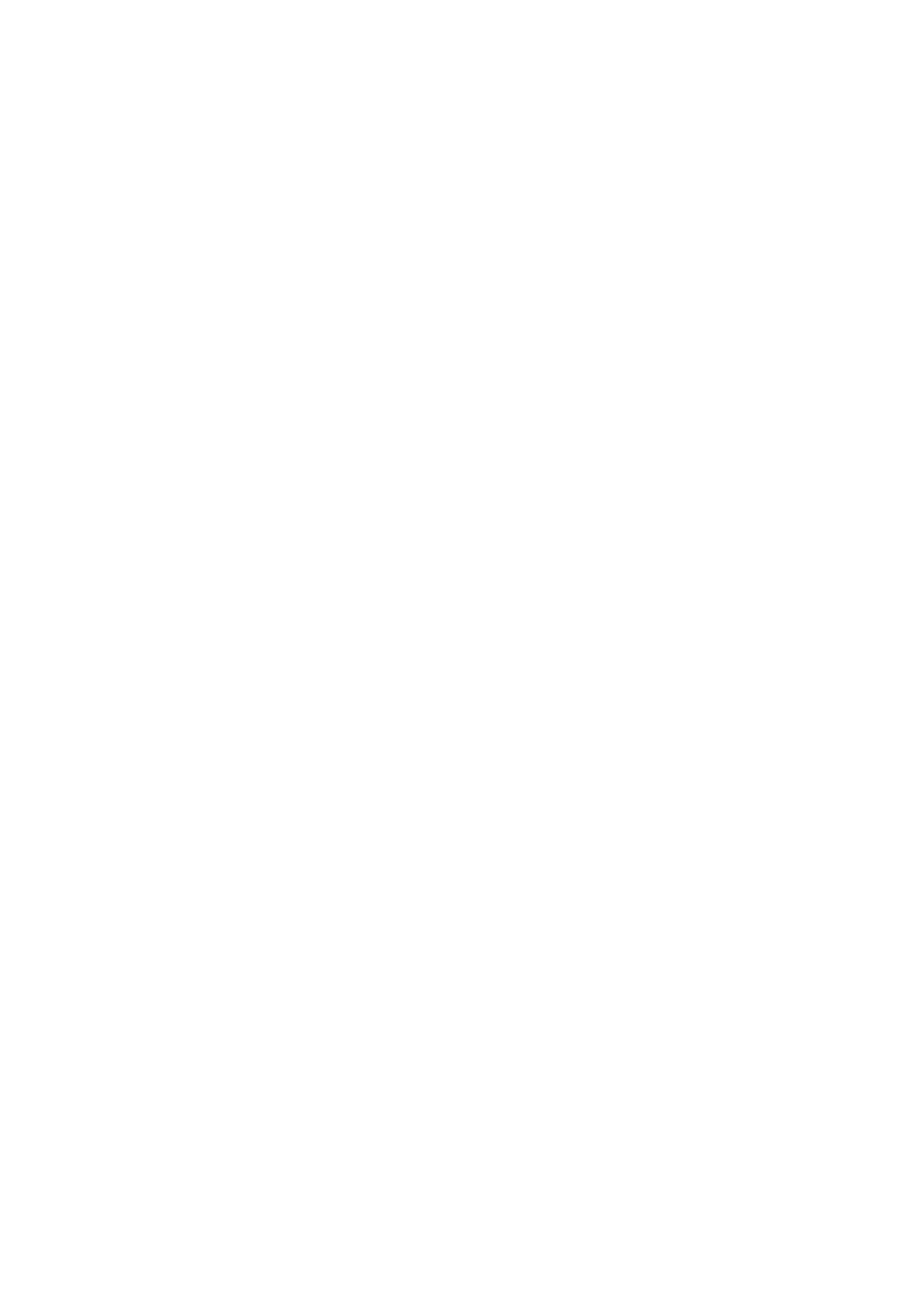#### **In the case of** Schneider v. Germany**,**

The European Court of Human Rights (Fifth Section), sitting as a Chamber composed of:

Dean Spielmann, *President,* Karel Jungwiert, Boštjan M. Zupančič, Mark Villiger, Isabelle Berro-Lefèvre, Ann Power, Angelika Nußberger, *judges,*

and Claudia Westerdiek, *Section Registrar,*

Having deliberated in private on 23 August 2011,

Delivers the following judgment, which was adopted on that date:

## **PROCEDURE**

1. The case originated in an application (no. 17080/07) against the Federal Republic of Germany lodged with the Court under Article 34 of the Convention for the Protection of Human Rights and Fundamental Freedoms ("the Convention") by a German national, Mr Michael Schneider ("the applicant"), on 4 April 2007.

2. The applicant was represented by Mr G. Rixe, a lawyer practising in Bielefeld. The German Government ("the Government") were represented by their Agent, Mrs A. Wittling-Vogel, *Ministerialdirigentin*, of the Federal Ministry of Justice.

3. The applicant alleged, in particular, that the domestic courts' decision to refuse him access to the boy F., of whom he claimed to be the biological father, and information about the boy's personal circumstances, violated his rights under Article 8 of the Convention.

4. On 4 January 2010 the President of the Fifth Section decided to give notice of the application to the Government. On 8 March 2010 he granted leave, under Article 36 § 2 of the Convention and Rule 44 of the Rules of Court, for Mr and Mrs H., the legal parents of the boy F., to intervene as a third party in the written proceedings before the Court. Mr and Mrs H. were represented by Mr W. Heinz, a lawyer practising in Heidelberg. The Court also decided to rule on the admissibility and merits of the application at the same time (Article 29  $\S$  1).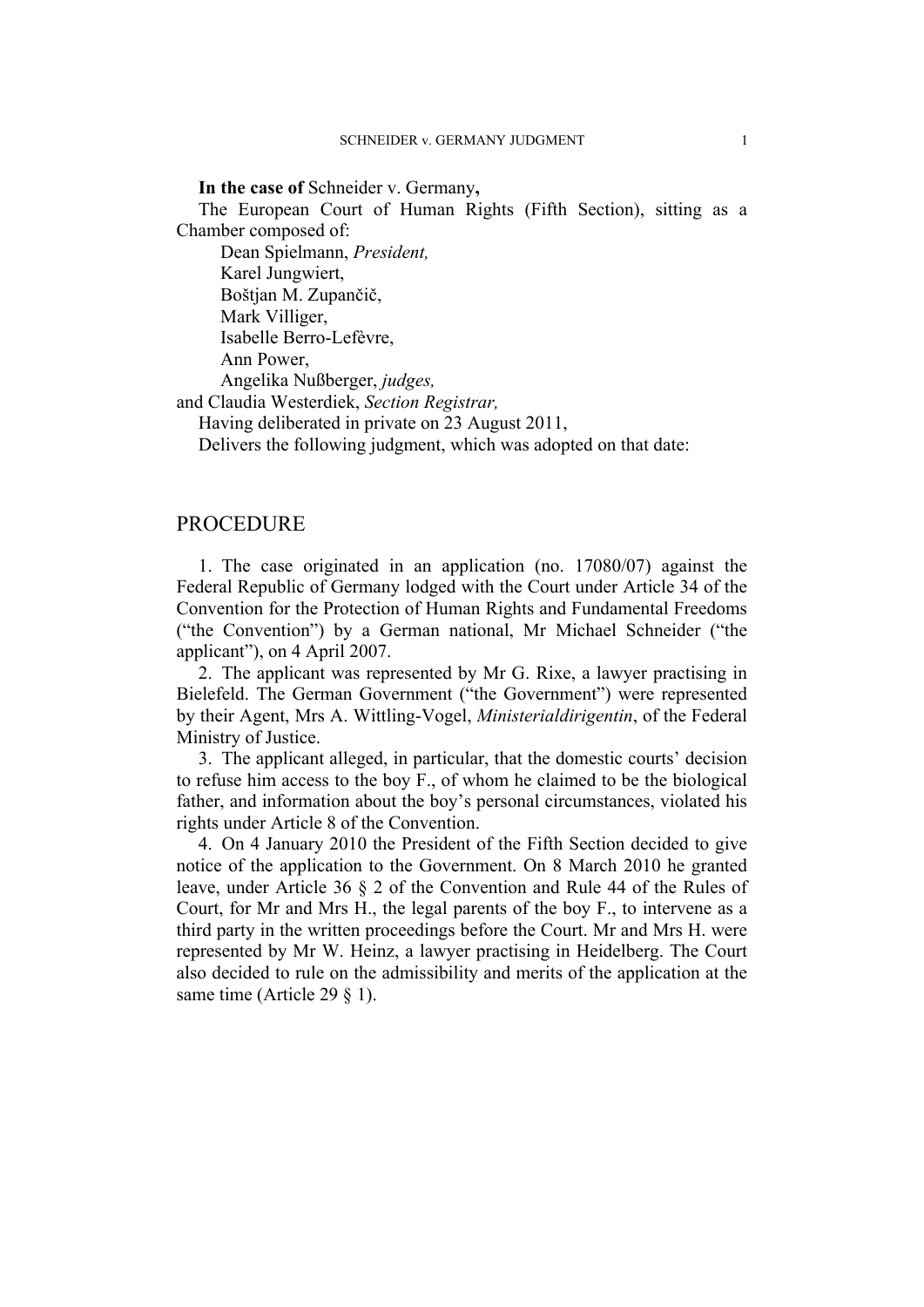## THE FACTS

## I. THE CIRCUMSTANCES OF THE CASE

5. The applicant was born in 1958 and lives in Fulda.

## **A. Background to the case**

6. From 2001 onwards Mr and Mrs H., a married couple, lived in different places as Mr H. was working in the United Kingdom while Mrs H. remained in Germany. The spouses have a daughter born in 1997. In May 2002 Mrs H. and the applicant entered into a relationship. Mrs H. became pregnant in June 2003.

7. The applicant claimed that he was the father of the child to be born, and that the birth had been planned by Mrs H. and him. This was contested by the Government and the third party interveners.

8. In September 2003 Mrs H. left the applicant and subsequently went to live with her husband in the United Kingdom.

9. On 25 November 2003 the applicant acknowledged paternity of the child to be born before the Heidelberg Youth Office.

10. On 6 March 2004 Mrs H. gave birth to a boy, F., in the United Kingdom. Mr and Mrs H. have been living in the United Kingdom since then; they raise F. together with their daughter. They acknowledged that the applicant might be F.'s biological father. They claimed, however, that it could just as well be Mr H. as they had also had intimate relations at the relevant time. The latter allegation is contested by the applicant. The spouses preferred not to verify paternity in the interest of their family relationship.

## **B. The proceedings at issue**

#### *1. The proceedings before the District Court*

11. On 20 October 2005 the Fulda District Court dismissed the applicant's requests of 24 August 2004 for access to F. twice per month and for regular information on the boy's development.

12. The District Court noted that the applicant claimed to be F.'s biological father. The applicant had submitted that he and Mrs H. – who at the time was considering a divorce – had planned to have the child. When Mrs H. had become pregnant, the applicant had accompanied her to her medical consultations as the child's father. Mr and Mrs H., for their part, had not contested that there had been an intimate relationship between the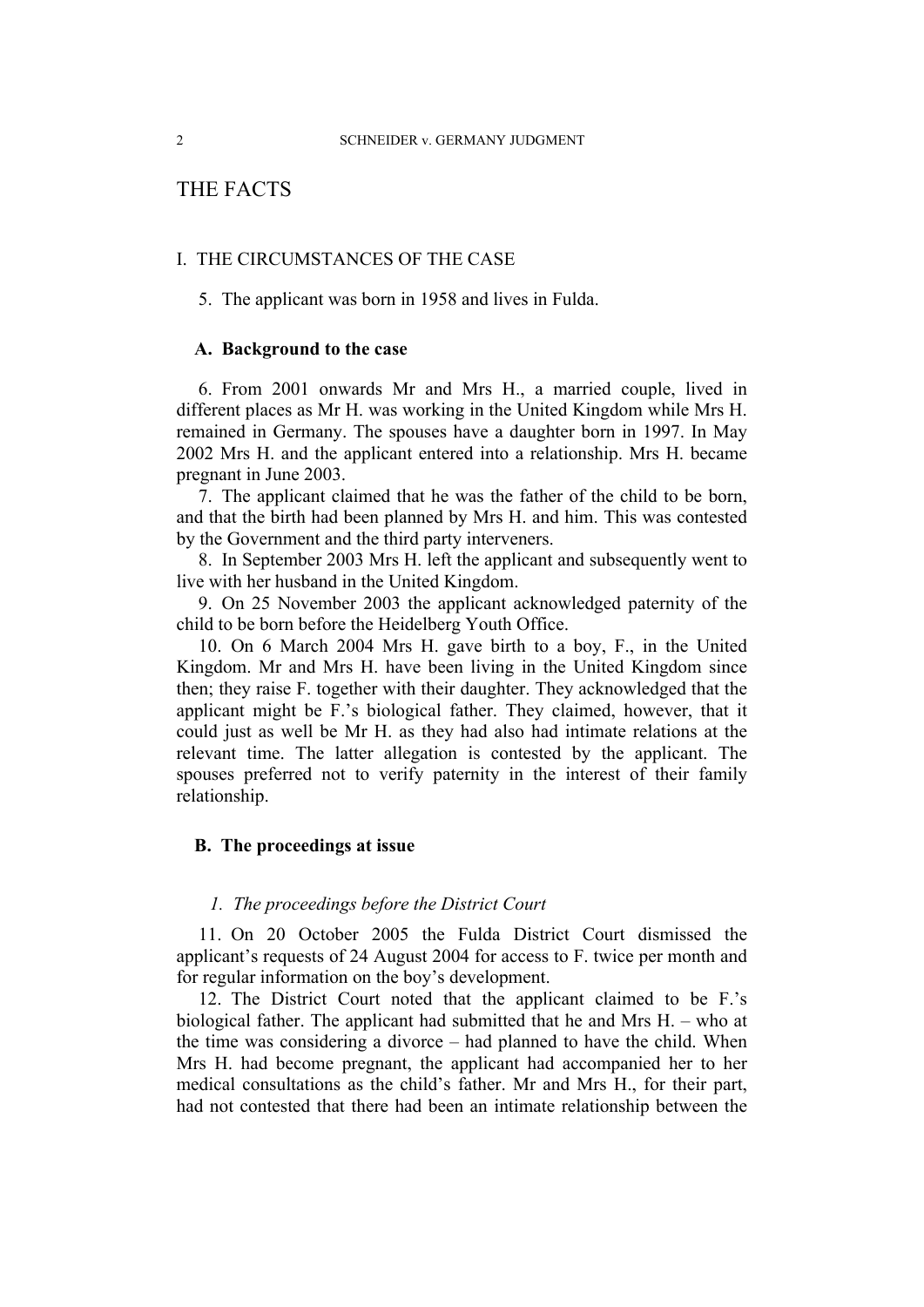applicant and Mrs H. at the relevant time. However, Mrs H. had not planned to have a child and Mr H. could equally be F.'s biological father.

13. The District Court found that the applicant, even assuming that he was F.'s biological father, did not fall within the group of persons who had a right of access and information under Article 1684 or Article 1685 of the Civil Code (see paragraphs 32-33 below). He did not have a right of access under Article 1684 of the Civil Code as he was not F.'s legal father. According to Article 1592 of the Civil Code (see paragraph 35 below) the boy's legal father was Mr H., the husband of the child's mother. The applicant's acknowledgement of paternity before the Youth Office was not valid under Article 1594 § 2 of the Civil Code as Mr H.'s paternity prevailed (see paragraph 36 below). Nor was he entitled to challenge Mr H.'s paternity as the conditions of Article 1600 § 2 of the Civil Code (see paragraph 37 below) were not met. He had no right to contest Mr H.'s paternity because there was a social and family relationship between Mr H. and F., who was living with Mr and Mrs H.

14. The District Court further found that the applicant did not have a right of access under Article 1685 § 2 of the Civil Code either. He claimed to be F.'s biological father, but whether this was in fact the case was unclear. Moreover, he was not a person with whom the child had close ties and there was no social and family relationship between them. The fact that in the applicant's submission, Mrs H. and he had planned to have the child and had wanted to live together did not alter that conclusion. The applicant had never lived with Mrs H. or the child. The child had lived with Mr and Mrs H., a married couple, since his birth. During that time there had been no possibility for the applicant to build up a social and family relationship with F.

### *2. The proceedings before the Court of Appeal*

15. On 9 February 2006 the Frankfurt am Main Court of Appeal, without hearing the parties in person, dismissed the applicant's appeal as well as his request to be allowed to offer F. presents on special occasions.

16. The Court of Appeal confirmed the District Court's finding that the applicant did not have a right of access and information under Article 1684 and Article 1686 of the Civil Code (see paragraph 34 below) as those provisions conferred rights only on a child's legal parents. Under Article 1592 no. 1 of the Civil Code it was Mr H., who was married to Mrs H. at the time of F.'s birth, who was F.'s legal father. The applicant's acknowledgement of paternity of F. did not alter that fact as it was not valid (Article 1594 § 2 of the Civil Code).

17. Furthermore, the applicant did not have a right of access and information under Article 1685 of the Civil Code. There was no social and family relationship between the applicant and F. as the applicant had so far never even seen F., let alone built up a relationship with him.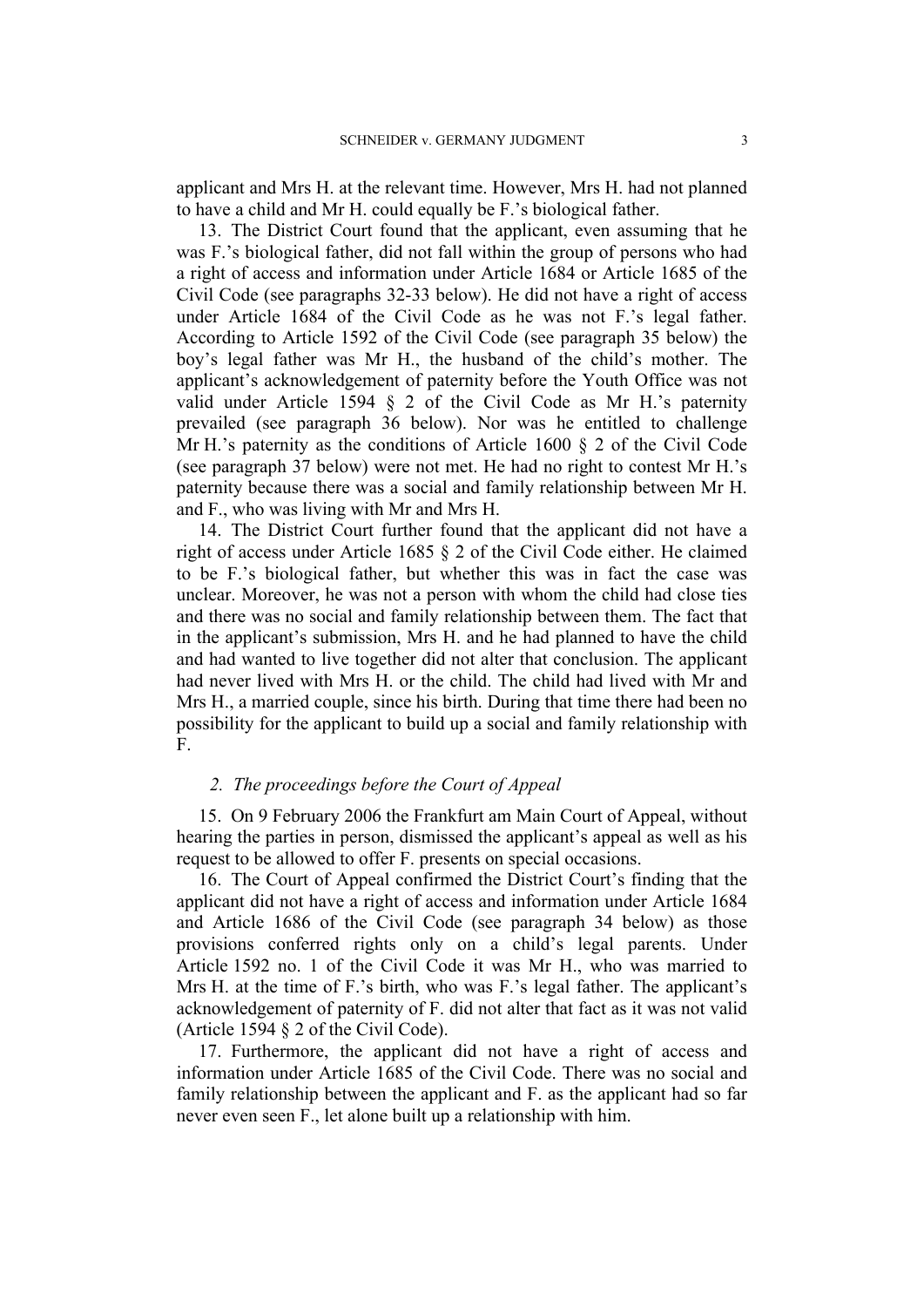18. The Court of Appeal considered that the fundamental right to respect for one's family life under Article 6 § 1 of the Basic Law (see paragraph 30 below) and Article 8 of the Convention did not afford the applicant more far-reaching rights. It was not even established that the applicant was F.'s biological father. Paternity could, however, only be determined in separate proceedings and under certain conditions, which the applicant was most probably unable to meet. In any event, even assuming that the applicant was F.'s biological father, he would still not have a right of access and information, for lack of a social and family relationship with F. The case of *Keenan v. Ireland*, in which the European Court of Human Rights had strengthened the rights of biological fathers who had not yet built up a social and family relationship with their child, was not comparable to the present case. The facts of that case, in which the child's mother had given up the child for adoption, were not comparable to those of the present case as the interests of all persons concerned had to be weighed in the balance. In the present case, the applicant's right in his position as biological father could not outweigh the protection of the family, the mother and the child under Article 6 § 2 of the Basic Law (see paragraph 30 below). In this conflict of interests, anything which could upset a child's trust in his family had to be prevented. It was preferable that F. grew up in his family without learning about the problematic circumstances of his origin.

19. The Court of Appeal's decision was served on the applicant's counsel on 14 February 2006.

20. On 18 April 2006 the Frankfurt am Main Court of Appeal dismissed the applicant's objection alleging a violation of the right to be heard (*Anhörungsrüge*).

## *3. The proceedings before the Federal Constitutional Court*

21. In his constitutional complaint dated 14 March 2006 the applicant claimed that the decisions of the family courts refusing him contact with and information about the personal circumstances of his child had violated, in particular, his right to respect for his family life under Article 6 of the Basic Law and Article 8 of the Convention and his right to equal treatment under Article 3 §§ 1 and 2 of the Basic Law (see paragraph 29 below) and Articles 8 and 14 of the Convention. He argued that for a biological father to relate closely to his child, so as to have a right of access and information, it was sufficient that the father was willing to take responsibility for the child. Otherwise, the child's mother would have the right to prevent any contact between father and child. Such contact, and knowledge of his own origins, were in the child's best interest. The applicant further claimed that the family courts' refusal to determine whether he was F.'s biological father and their failure to examine, with regard to the circumstances of his case and by taking evidence, whether contact with him would be in F.'s best interest had disproportionately interfered with his right to respect for his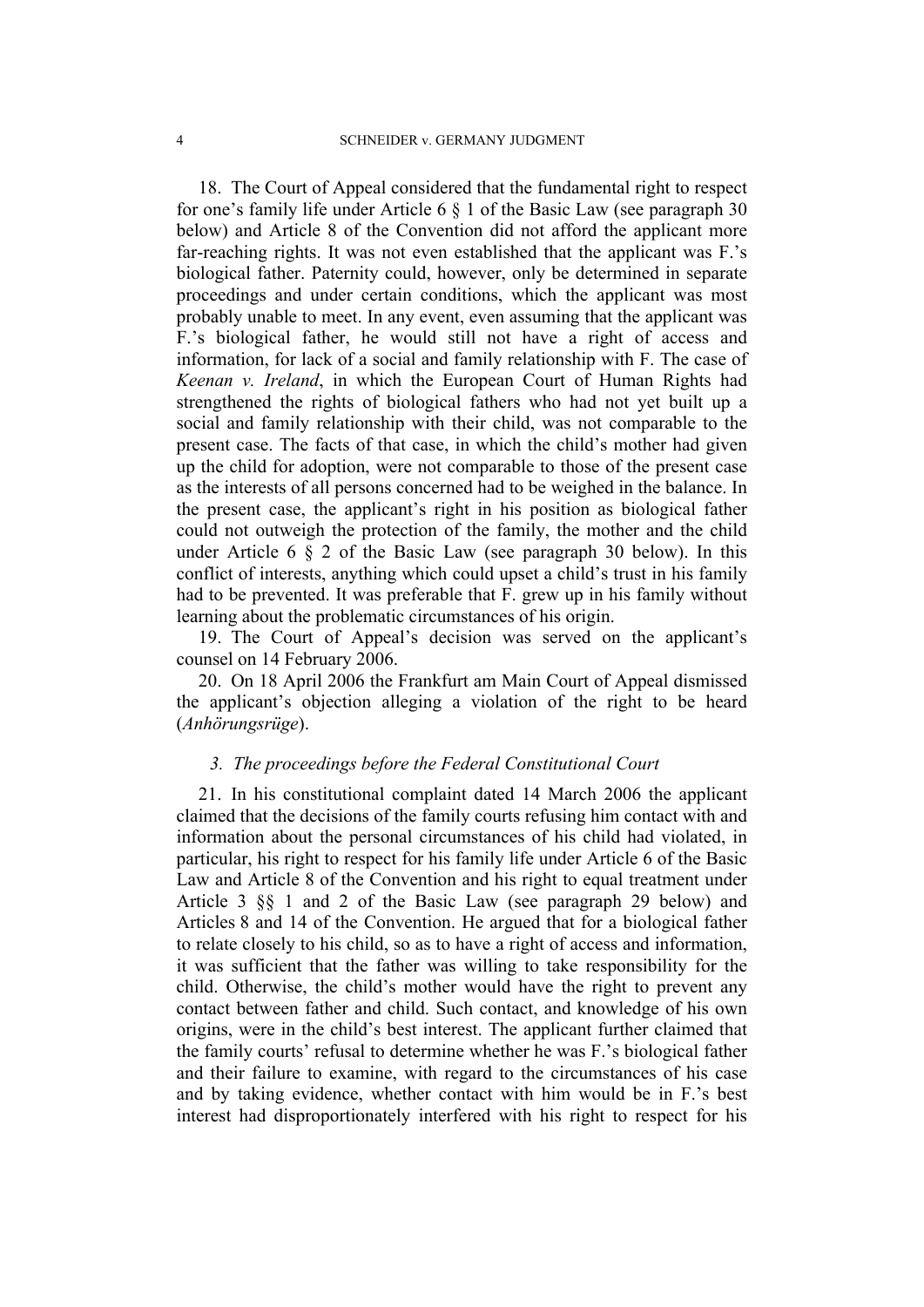family life. Moreover, the domestic courts' decisions had discriminated against him in his right of access and information compared to fathers of children born in or out of wedlock, mothers, grandparents and siblings.

22. On 20 September 2006 the Federal Constitutional Court declined to consider the applicant's constitutional complaint (file no. 1 BvR 1337/06). It held that the complaint had no prospect of success as it was, in any event, ill-founded.

23. In so far as the applicant had complained about the family courts' failure to determine paternity of F., his complaint was inadmissible owing to the subsidiarity of a constitutional complaint. The applicant should have contested Mr H.'s paternity in separate proceedings under Article 1600 § 1 of the Civil Code prior to lodging his constitutional complaint.

24. In so far as the applicant complained about the family courts' refusal to grant him access to and information about F., his rights under Article 6 §§ 1 or 2 and Article 3 § 1 of the Basic Law had not been breached.

25. The parental rights guaranteed by Article 6 § 2 of the Basic Law afforded protection to the person having parental responsibility, irrespective of whether that person was the biological or the legal parent of the child. In the present case, this provision thus protected Mr H. and not the applicant. Neither Article 1684 nor Article 1686 of the Civil Code, which provided for rights of access and information only for legal parents, nor the decisions of the family courts which were based on those provisions, were in breach of Article 6 § 2 of the Basic Law.

26. The family courts' refusal to grant the applicant access under Article 1685 § 2 of the Civil Code had not violated his rights under Article 6 § 1 of the Basic Law either. Article 6 § 1 protected the relationship between a biological, but not legal, father and his child only where there was a social relationship between them which was based on the fact that the father had borne actual responsibility for the child at least for some time. Conversely, the (presumed) biological father's wish to take over responsibility or to build up a social and family relationship with the child was not sufficient to attract the protection of Article 6 § 1. As there had never been a social and family relationship between F. and the applicant, the family courts had complied with Article 6 § 1 of the Basic Law in denying the applicant a right of access pursuant to Article 1685 § 2 of the Civil Code.

27. Furthermore, the fact alone that the presumed biological father, unlike the biological mother, had no right of access to the child did not render the decisions of the family courts arbitrary and thus in breach of Article 3 § 1 of the Basic Law.

28. The decision was served on the applicant's counsel on 4 October 2006.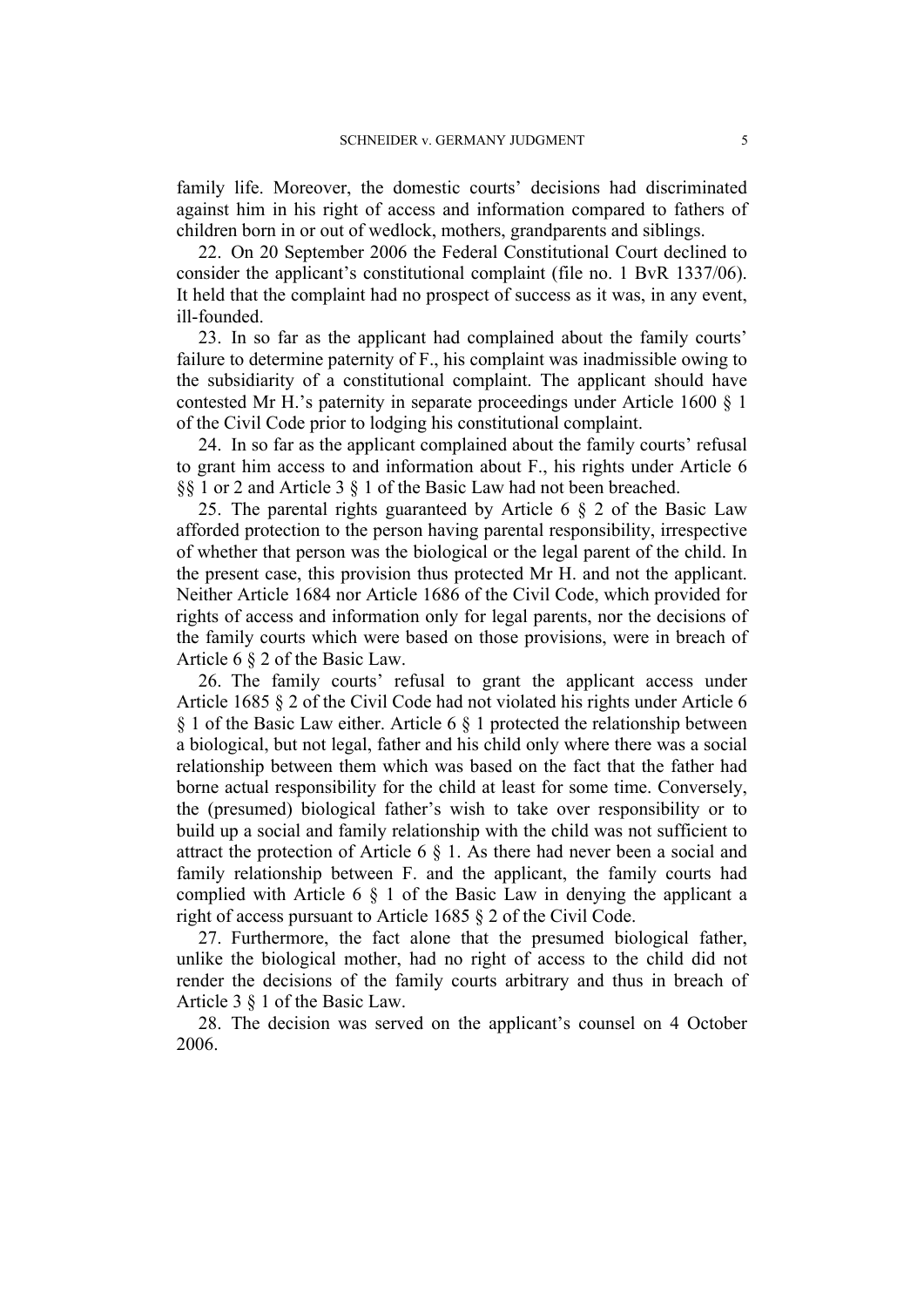## II. RELEVANT DOMESTIC AND COMPARATIVE LAW

## **A. Domestic law and practice**

#### *1. Provisions of the Basic Law*

29. Under Article 3 of the Basic Law, everyone is equal before the law  $(8\ 1)$ ; men and women have equal rights  $(8\ 2)$ .

30. Article 6 of the Basic Law, in so far as relevant, provides:

(1) Marriage and the family shall enjoy the special protection of the state.

(2) The care and upbringing of children is the natural right of parents and a duty primarily incumbent upon them. The state shall watch over them in the performance of this duty.

## *2. Provisions of the Civil Code*

#### **(a) Provisions on access to and information about a child**

31. Parental custody includes the right to determine access to the child (Article 1632 § 2 of the Civil Code).

32. According to Article 1684 § 1 of the Civil Code, a child has a right of access to each parent, and each parent in turn has the right and the duty to have contact with the child. The family courts can determine the scope of the right of access and prescribe more specific rules for its exercise, also with regard to third parties (Article 1684 § 3). They may restrict or suspend that right if such a measure is necessary for the child's welfare. A decision restricting or suspending that right for a lengthy period or permanently may only be taken if the child's well-being would otherwise be endangered. The family courts may order that the right of access be exercised in the presence of a third party, such as a Youth Office or an association (Article 1684 § 4).

33. Under Article 1685 § 1 of the Civil Code, grandparents and siblings have a right of access to the child if this serves the child's best interest. Article 1685 § 2 of the Civil Code, in its version applicable at the relevant time, further provides for persons with whom the child has close ties (*enge Bezugspersonen*) to have a right of access to the child if this serves the child's best interest and if they are bearing actual responsibility for the child or have done so in the past (social and family relationship). It is to be assumed, as a rule, that a person who lived with the child in domestic community for a lengthy period of time has borne such actual responsibility. Article 1684 §§ 3 and 4 apply *mutatis mutandis* (see Article 1685 § 3 of the Civil Code).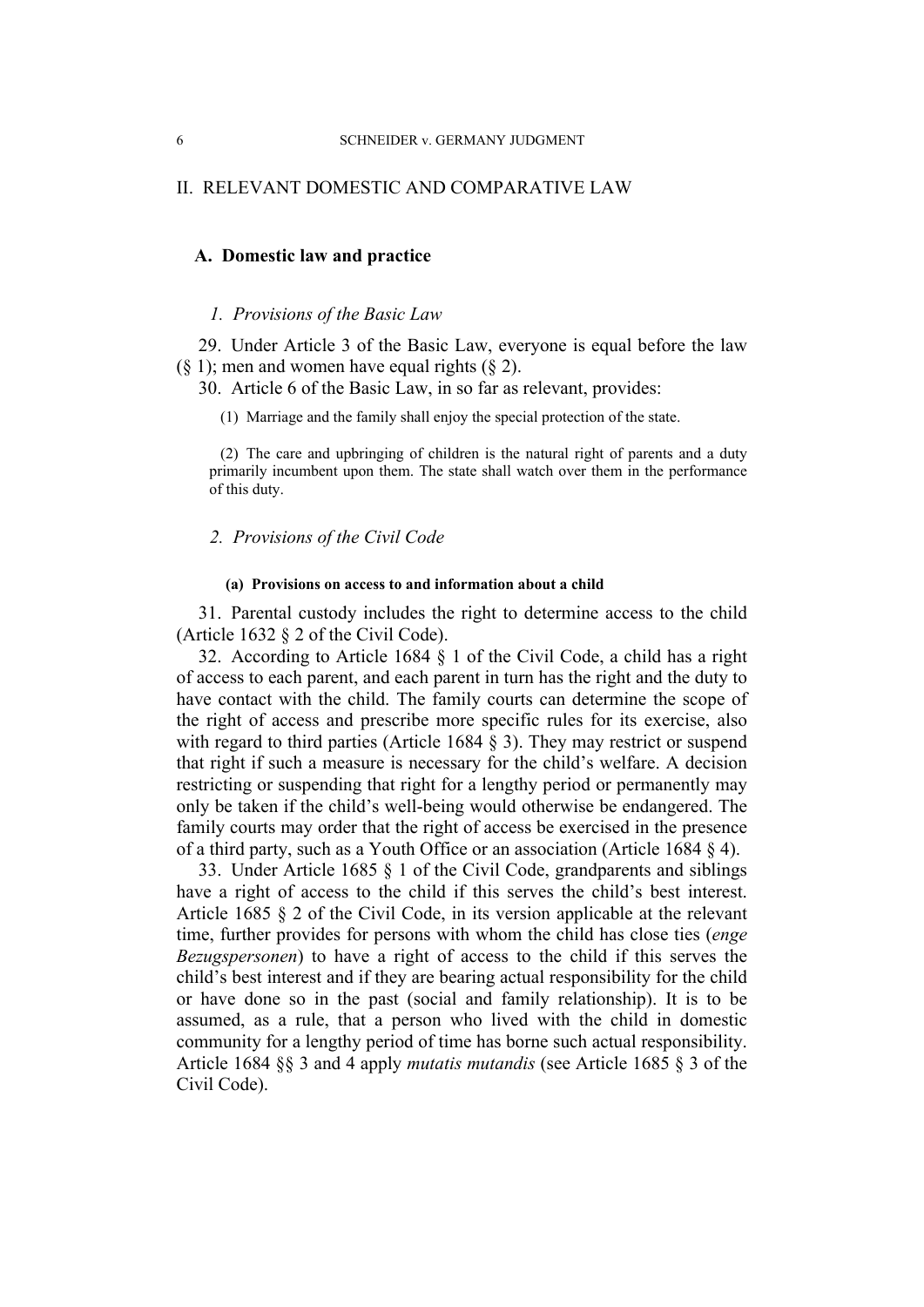34. Under Article 1686 of the Civil Code, each parent who has a legitimate interest in obtaining information about the child's personal circumstances may request such information from the other parent in so far as this is not contrary to the child's best interest.

#### **(b) Provisions on paternity**

35. According to Article 1592 of the Civil Code, a child's father is either the man who at the date of the child's birth was married to the child's mother (no. 1), or the man who acknowledged paternity (no. 2) or whose paternity is judicially established under Article 1600d of the Civil Code (no. 3).

36. An acknowledgement of paternity is not valid as long as the paternity of another man exists (Article 1594 § 2 of the Civil Code).

37. Paternity may be challenged. Under Article 1600 § 1 of the Civil Code, entitlement to challenge paternity lies with the man whose paternity exists under Article 1592 nos. 1 and 2, with the mother and with the child, and also with the man who makes a statutory declaration that he had sexual intercourse with the child's mother during the period of conception. However, pursuant to  $\S$  2 of Article 1600, this last man has a right to challenge the paternity of the man who is the child's legal father under Article 1592 nos. 1 or 2 only if he is the child's biological father and if there is no social and family relationship between the legal father and the child. If there is no paternity under Article 1592 nos. 1 or 2 of the Civil Code, paternity is to be established by the family court (Article 1600d  $\S$  1 of the Civil Code).

### **B. Comparative law**

38. Research undertaken by the Court in relation to 23 Council of Europe Member States shows that there is no uniform approach in the Member States of the Council of Europe to the question whether, and if so, under what circumstances, a biological father (who is not only a sperm donor) has a right to contact with his child where a different father exists in law.

39. In a considerable number of States (including Bosnia and Herzegovina, Estonia, France, Ireland, Portugal, Russia, Slovenia, Spain, the United Kingdom and Ukraine), where a child is born to a woman who is living with her husband, a biological father can ensure his contact rights by first challenging the paternity presumption in place, in some cases within a fixed time-limit. In these States, as indeed in all of the countries surveyed, a presumption exists in law to the effect that a child born of a married woman during the subsistence of the marriage is also the child of her husband. Having been recognised as the (legal) father of the child concerned, the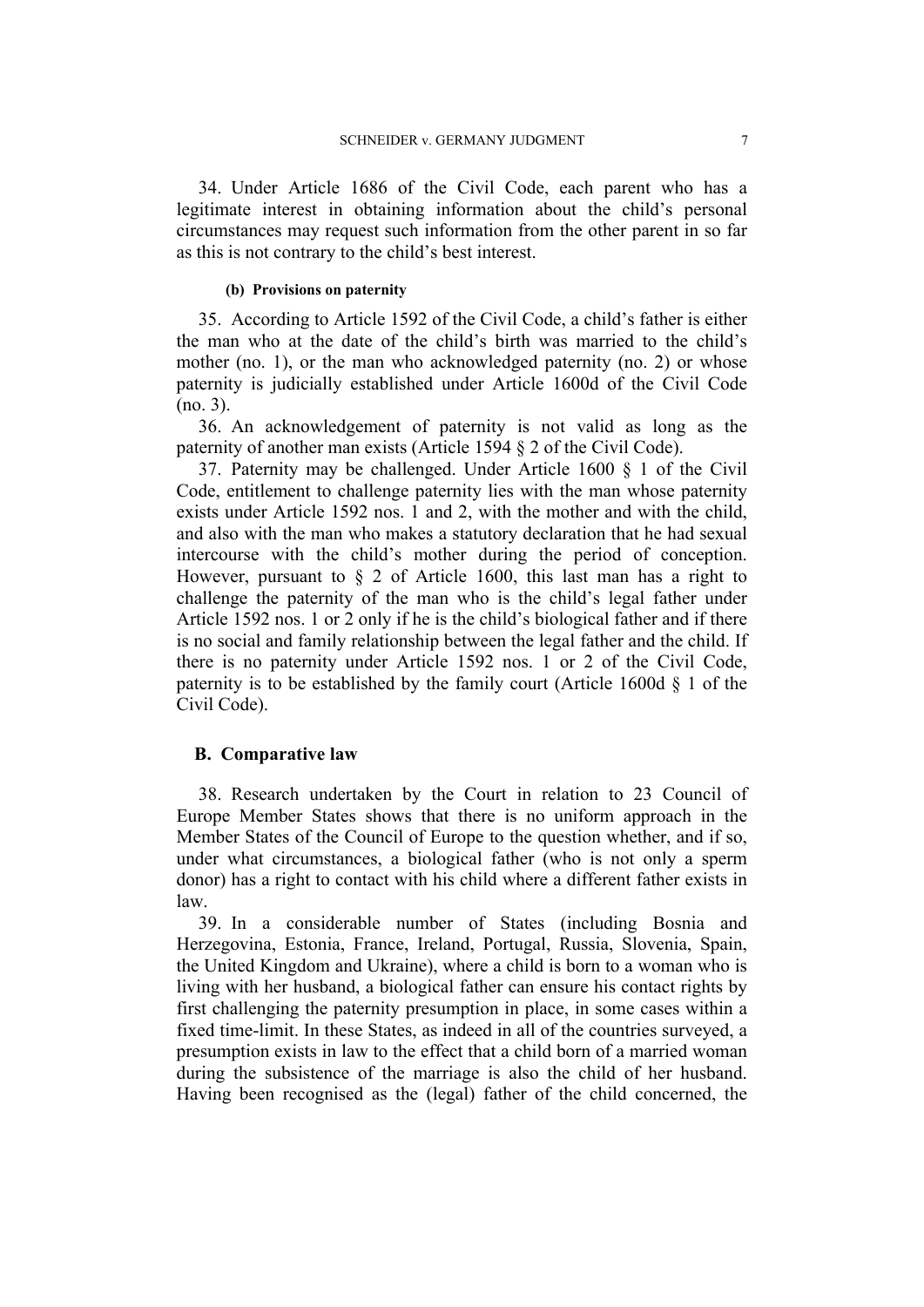biological father then has a right to contact with his child like any other non-custodial parent, subject to the child's best interest.

40. According to an expert report drawn up in March 2010 by the German Institute for Youth Human Services and Family Law (*Deutsches Institut für Jugendhilfe und Familienrecht e.V.*, a registered association and non-governmental organisation), which was submitted by the Government and covered, in addition to Germany, seventeen other Council of Europe Member States, the same applied in Greece. That report, however, interpreted differently the provisions applicable in France and Spain. The applicant submitted that there were several other countries where a biological father could challenge the legal father's paternity under conditions which were less restrictive than those applicable in Germany, such as Azerbaijan, Lithuania, Moldova, Norway, San Marino and Serbia (see paragraphs 41 and 43 below for the research undertaken by the Court in respect of Azerbaijan). He contested in general terms the comparative law analysis submitted by the Government, arguing that the legal situation in only seventeen of the forty-seven Member States of the Council of Europe was not representative.

41. In a considerable number of Council of Europe Member States, according to the Court's research, the biological father of a child would, on the contrary, not be able to challenge the said paternity presumption in circumstances similar to those in the present application (see, in particular, Azerbaijan, Belgium, Croatia, Finland, Hungary, Italy, Latvia, Luxembourg, Monaco, the Netherlands, Poland, Slovakia and Switzerland). Biological fathers in those countries lack standing to bring an action to challenge that presumption, be it in all circumstances or at least in cases in which the mother is still living with her husband (see in this latter regard the law in force in Belgium and Luxembourg).

42. According to the expert report of the German Institute for Youth Human Services and Family Law submitted by the Government, the same applies in Austria, the Czech Republic, Denmark, Liechtenstein, Sweden and Turkey.

43. In these Member States it is open to the biological father to apply for contact only as a third party, not as a parent. However, in some of these States (Azerbaijan, Croatia, Finland, Hungary, Italy, Luxembourg and Poland) the biological father does not have standing to apply for contact even as a third party, as the law provides a right of contact only to legal parents and (to some extent) to other relatives.

44. According to the same expert report of the German Institute for Youth Human Services and Family Law, the biological father would also not have standing to apply for contact in Liechtenstein and in the Czech Republic.

45. In the remaining Member States surveyed by the Court in which the paternity presumption may not be challenged by a biological father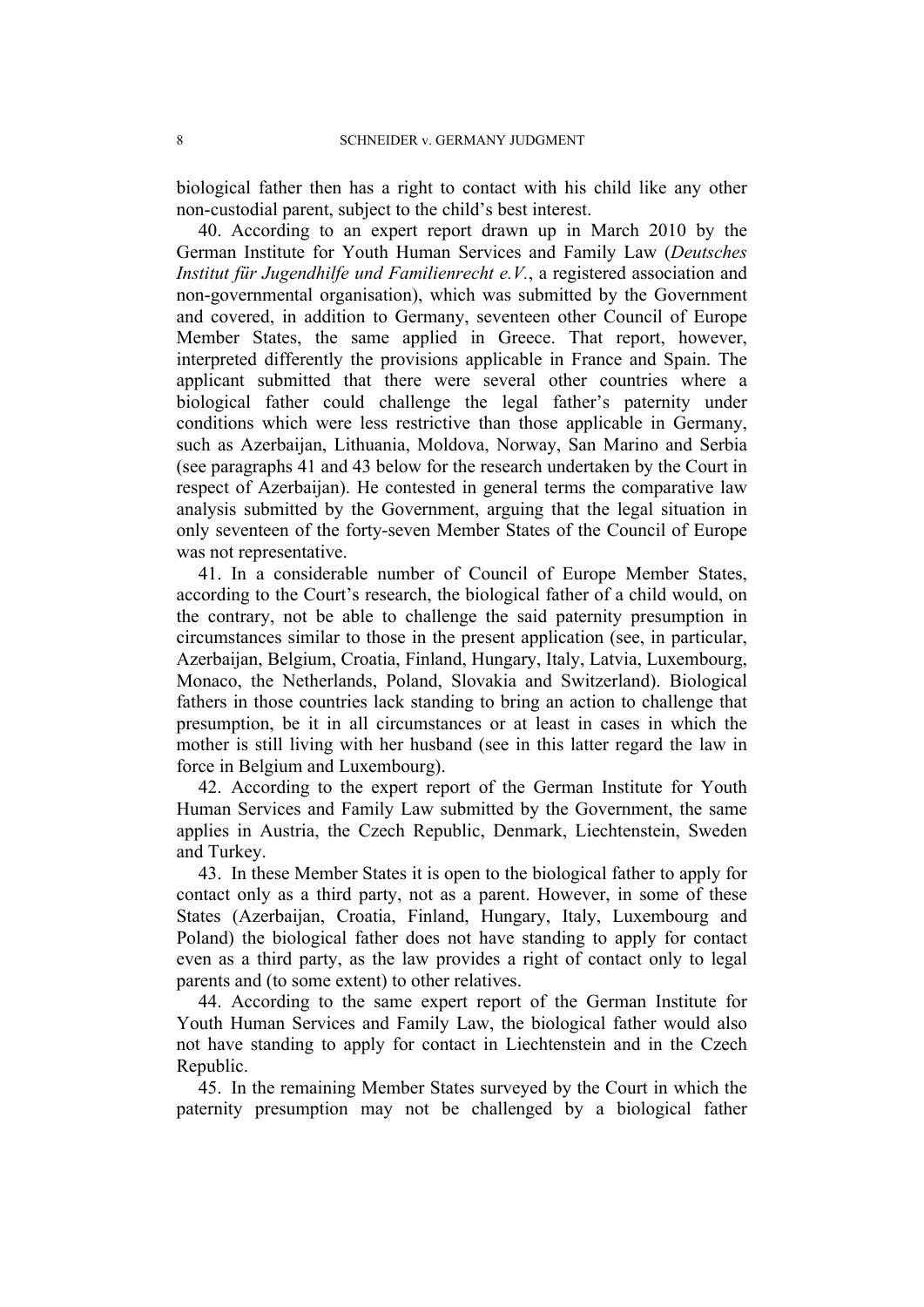(Belgium, Latvia, Monaco, the Netherlands, Slovakia and Switzerland), different preconditions apply for that father to be granted contact if such contact is in the child's best interest. According to Article 375 bis of the Belgian Civil Code, there has to be "proof of a tie of special affection with the child"; according to Article 181 § 3 of the Latvian Civil Code, the father must have lived together with the child for a long time in the same household. In Monaco a third person can be granted contact by a judge where that would be in the best interest of the child, without additional preconditions having to be met (compare Article 300 of the Monegasque Civil Code). In the Netherlands, third persons (including mere sperm donors) may be granted contact under Articles 1:377f and 1:377a § 3 of the Civil Code of the Netherlands if they have a close personal relationship with the child, unless contacts run counter to the child's best interest. According to section 25 § 5 of the Slovakian Family Act, the biological father may be granted access if he is regarded as being "close" to the child (according to the expert report submitted by the Government, a similar provision applies in Sweden), and under Article 274a of the Swiss Civil Code, he has a right to contact in exceptional circumstances (according to the expert report submitted by the Government, the same precondition applies in Turkey).

46. According to the report submitted by the Government, Section 20 of the Danish Act on Parental Responsibility provides that access may be granted only to close relatives having close personal ties with the child concerned and only if the parents have no or hardly any contact with the child. The report further states that under Article 148 § 3 of the Austrian Civil Code, a biological father may be granted access to his child if the child's welfare is endangered otherwise.

## THE LAW

## I. COMPLAINT CONCERNING THE REFUSAL OF ACCESS TO AND INFORMATION ABOUT F.

47. The applicant complained that the domestic courts' decision to refuse him access to his son and information about his personal circumstances violated his right under Article 8 of the Convention to respect for his private and family life. He further submitted that the domestic courts' failure to investigate sufficiently the relevant facts concerning his relationship with his son, in particular his paternity, and the question whether access was in the child's best interest violated Article 8, read in conjunction with Article 6 of the Convention.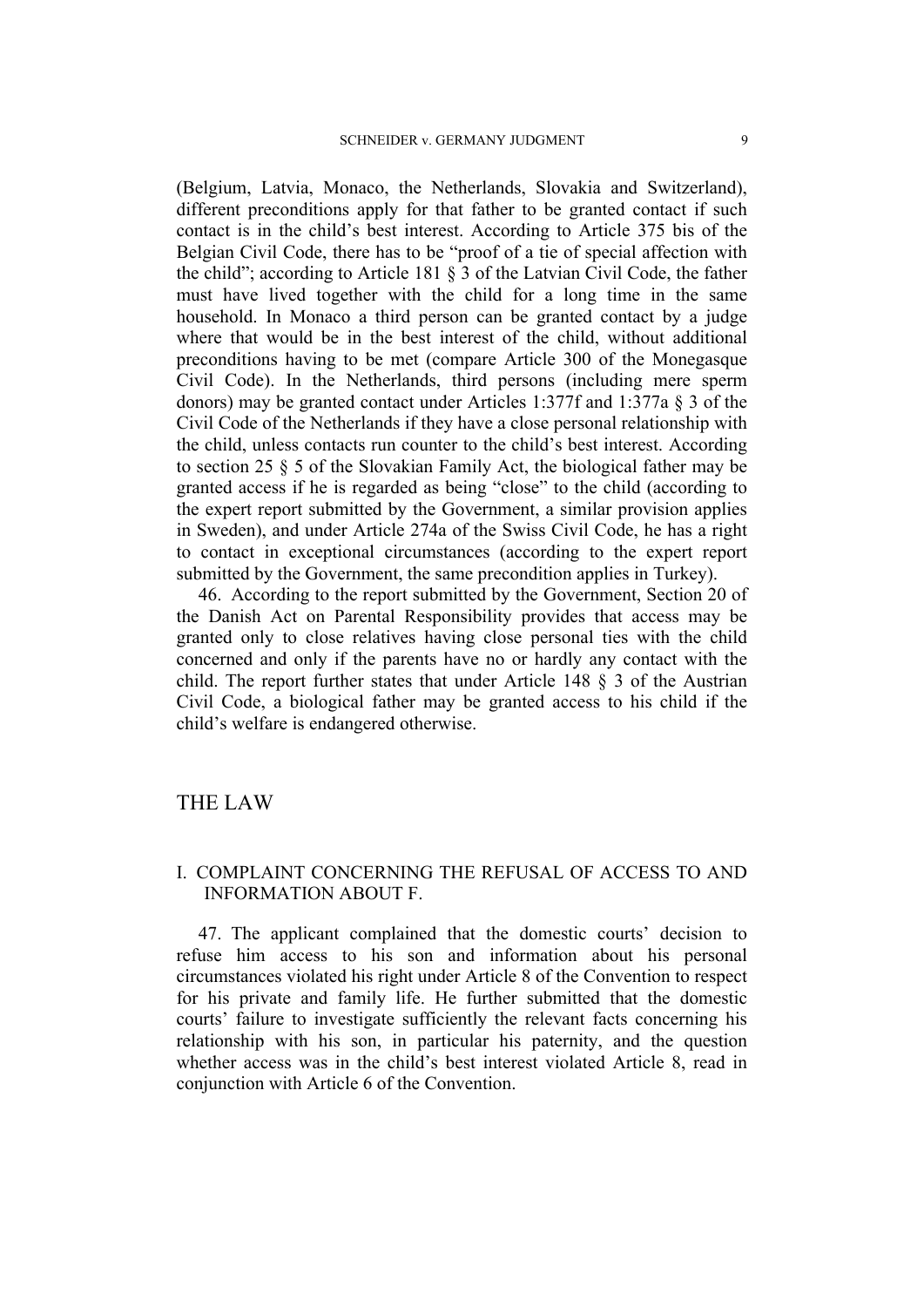48. The Court considers that the complaint falls to be examined under Article 8 alone, which, in so far as relevant, reads as follows:

"1. Everyone has the right to respect for his private and family life, ...

2. There shall be no interference by a public authority with the exercise of this right except such as is in accordance with the law and is necessary in a democratic society in the interests of national security, public safety or the economic well-being of the country, for the prevention of disorder or crime, for the protection of health or morals, or for the protection of the rights and freedoms of others."

49. The Government contested that argument.

## **A. Admissibility**

#### *1. The Government's submissions*

50. The Government took the view that the application was inadmissible. They argued that the applicant lodged a total of five applications with the Court concerning the proceedings here at issue. In his first to fourth applications, dated 1 September 2004, 22 December 2005, 21 March 2006 and 30 May 2006, he had failed to exhaust domestic remedies as required by Article 35 § 1 of the Convention. The applications had been lodged while proceedings were still pending before the domestic courts and before he had obtained a decision of the Federal Constitutional Court. As to his fifth application, the applicant had failed to demonstrate that he had complied with the six-month time-limit under Article 35 § 1 of the Convention. The original of his application, dated 4 April 2007, had been received at the Court only on 11 April 2007, and he had failed to demonstrate that the application reached the Court by fax in good time. The Federal Constitutional Court's decision having been served on the applicant's counsel on 4 October 2006, the six-month time-limit for lodging an application had expired on 4 April 2007.

51. The Government further submitted that the application was inadmissible in so far as the applicant complained about a breach of his fundamental rights in relation to his knowledge of F.'s descent. In this respect, the applicant had failed to institute separate paternity proceedings under Article 1600 § 2 of the Civil Code (see paragraph 37 above). The Federal Constitutional Court had, accordingly, expressly rejected his complaint as inadmissible on that ground. The applicant also could not claim that such proceedings would have excessively delayed the access proceedings, which he had brought only half a year after F.'s birth. The Government further contested that paternity proceedings had been bound to fail, given that the Federal Constitutional Court had not yet ruled on the amended version of Article 1600 of the Civil Code.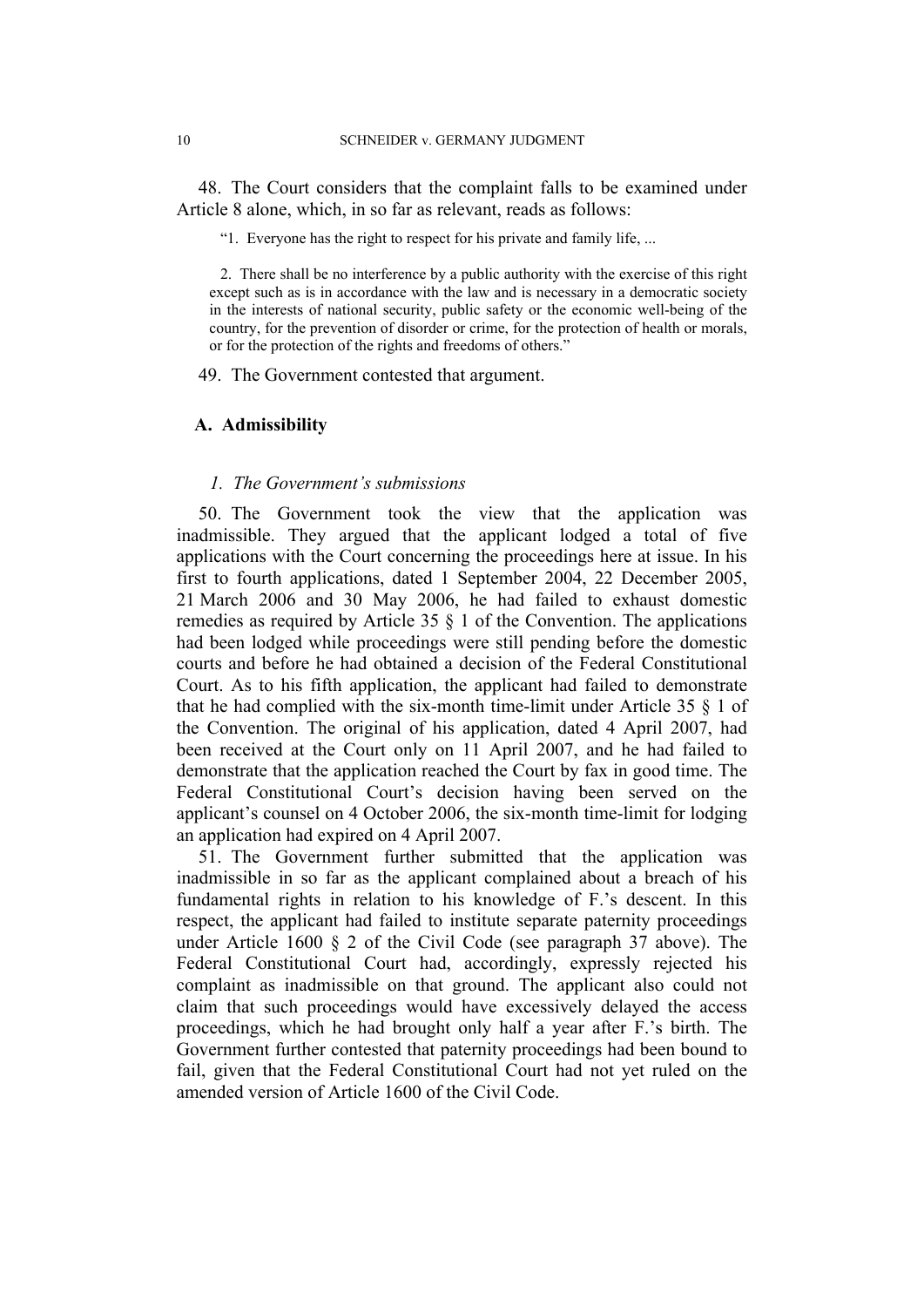### *2. The applicant's submissions*

52. The applicant submitted that his application dated 4 April 2007 had been received at the Court by fax on that day and thus within the six-month time-limit under Article 35 § 1 of the Convention. In the alternative, he submitted that, having regard to the Federal Constitutional Court's well-established case-law and the applicable provisions of the Civil Code, a complaint to that court and to the Frankfurt am Main Court of Appeal had not been effective remedies he had been obliged to exhaust.

53. As to the Government's allegation that he had failed to exhaust domestic remedies in that he had not contested Mr H.'s paternity in separate proceedings under Article 1600 of the Civil Code, the applicant argued that the Government had not demonstrated that such proceedings were an effective remedy he was obliged to exhaust. As the family courts had convincingly noted, such proceedings were bound to fail as Mr H. was living in a social and family relationship with F. Moreover, according to the explicit reasons given by the domestic courts, it had not been decisive whether or not he was F.'s biological father. His claim for access and information had been rejected for lack of a social and family relationship between him and F., even assuming that he was F.'s biological father. In any event, as F's biological father his proceedings had only been aimed at being granted access to the boy and information about his development. He had not intended to become F.'s legal father by way of separate paternity proceedings, which would, furthermore, have unduly delayed a decision on his request for access to F. Such a course, if successful, would have ended Mr H.'s legal paternity, which might not have been in F.'s best interest.

## *3. The Court's assessment*

54. The Court observes that the application at issue in the present case and communicated to the Government is the application dated 4 April 2007. It concerned the applicant's requests for access to and information about F. and was lodged after the decision of the Federal Constitutional Court was served on the applicant's counsel on 4 October 2006. The application was received at the Court, according to the information in its case-file, by fax on 4 April 2007 (and subsequently, on 11 April 2007, also by normal post). Accordingly, the application was lodged after all domestic remedies had been exhausted in relation to the requests for access and information. It was also lodged within six months from the date on which the final decision of the Federal Constitutional Court was served on the applicant's counsel, in compliance with Article 35 § 1 of the Convention. The Government's objections on those grounds must therefore be dismissed.

55. The Court notes the Government's further objection that the application was inadmissible in so far as the applicant complained about a breach of his fundamental rights in relation to his knowledge of F.'s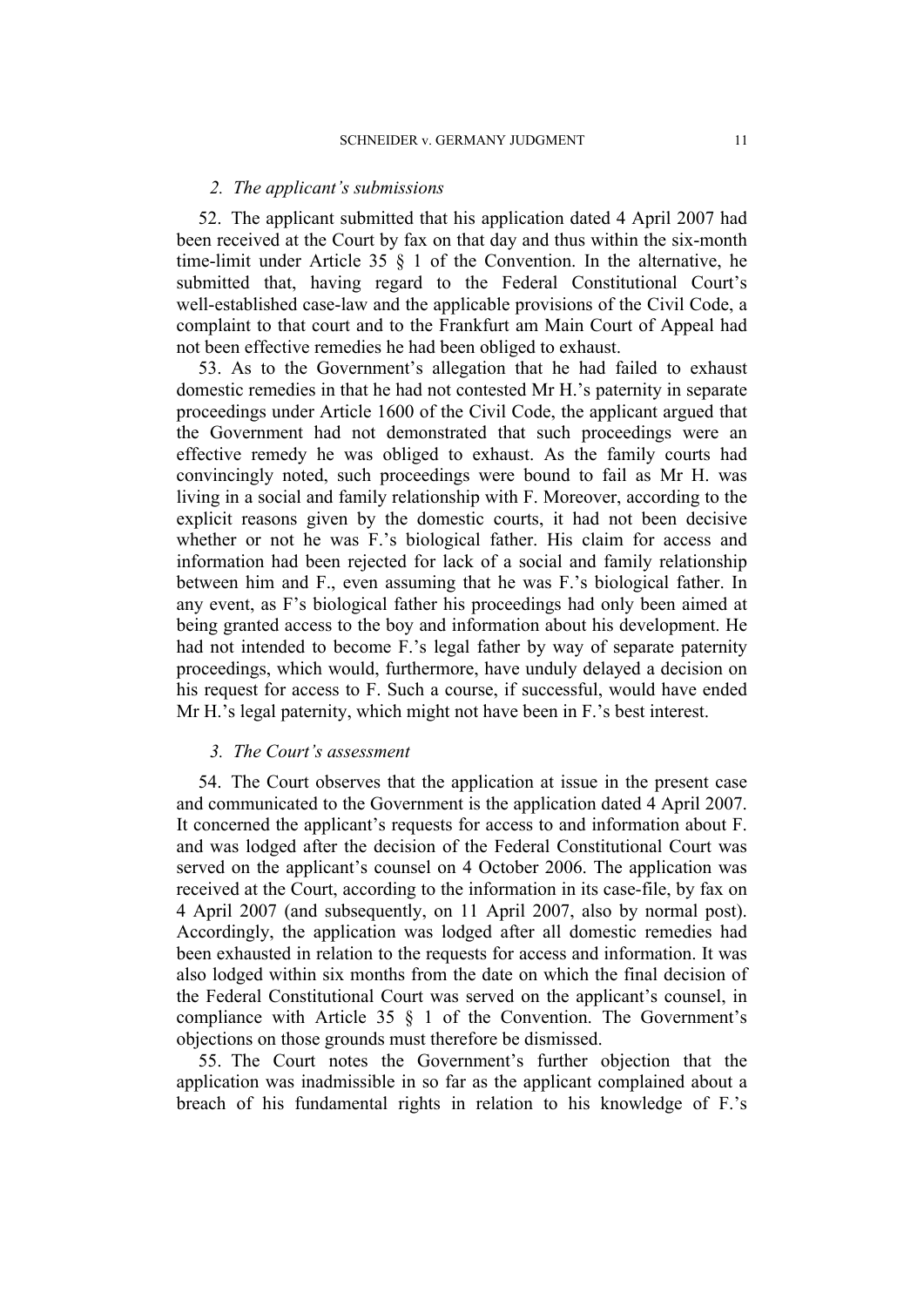descent. In the Government's view, the applicant should have instituted separate paternity proceedings under Article 1600 § 2 of the Civil Code to settle that matter. The Court observes that in the proceedings at issue, the applicant requested access to F. and information about the boy's personal circumstances. It was only in that context that the applicant submitted that the domestic courts, in order to establish the relevant facts and to be able to rule on his requests, had been obliged to determine, *inter alia*, whether he was in fact the biological father of F. He had thus not intended, in the proceedings at issue, to be recognised as F.'s legal father – which is the aim of paternity proceedings under Article 1600 of the Civil Code.

56. The Court considers that the question whether the applicant was nevertheless obliged to institute paternity proceedings prior to his application to be granted access to and information about F. is closely linked to the substance of his complaint under Article 8 and to the scope of his rights under that provision. It therefore joins the objection raised by the Government in this respect to the merits of the case.

57. The Court further notes that this complaint is not manifestly ill-founded within the meaning of Article 35  $\S$  3 (a) of the Convention, or inadmissible on any other grounds. It must therefore be declared admissible.

## **B. Merits**

#### *1. The parties' submissions*

#### **(a) The applicant**

#### *(i) Submissions on whether there was an interference*

58. The applicant took the view that the relationship between F. and him as his biological father amounted to family life within the meaning of Article 8 § 1 of the Convention. He submitted that he had had a lengthy relationship with F.'s mother, Mrs H., from May 2002 until September 2003. He claimed that Mrs H. had informed him that her marriage had broken down and that her husband was living together with a new partner in the United Kingdom. Mrs H. and he had lived alternating between their respective homes. They had planned to have the child F. The applicant had accompanied Mrs H. to four medical examinations relating to her pregnancy and Mrs H. had presented him as the child's father to others, including her parents and her parents-in-law. He had acknowledged paternity of the child to be born as early as 25 November 2003. He had also received some photos of F. at his request.

59. The applicant further argued that, in any event, his intended family life with F. was protected under Article 8, given that the child's legal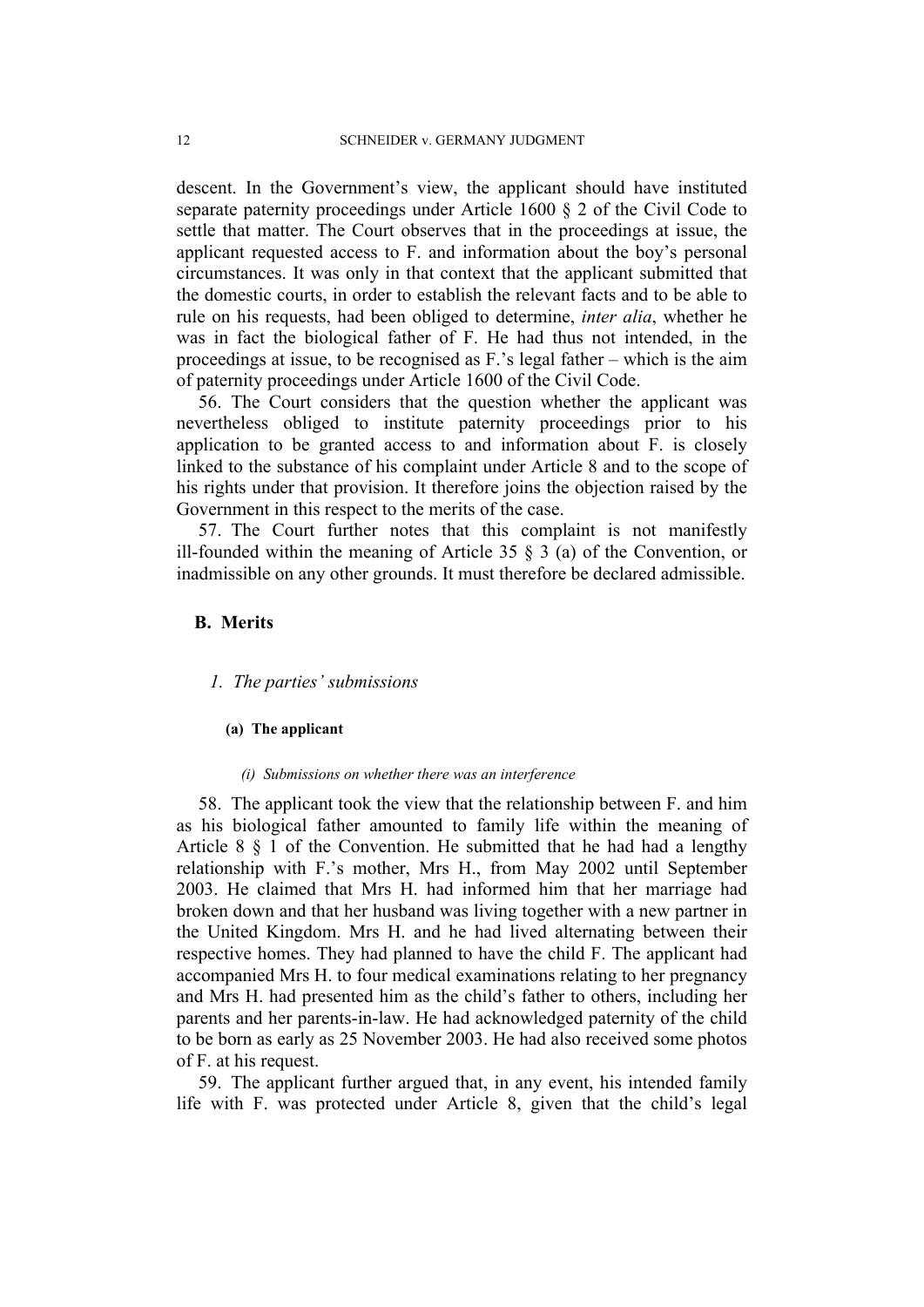parents had prevented him from developing a close personal relationship with the boy. In such circumstances, it was sufficient for him to have shown a genuine interest in the child both before and after his birth by planning a common future with the mother and child, acknowledging paternity before the child's birth and requesting access to and information about the child.

60. The applicant further alleged that the domestic courts had not sufficiently established the nature of the relationship between him and Mrs H. The latter had separated from and wanted to divorce her husband, who had been living with another woman. Moreover, they had failed to determine whether he was the biological father of F. despite the fact that they had considered this element relevant to the question whether there was a family relationship between him and F. This failure had also interfered with his right to respect for his private life as protected by Article 8 (the applicant referred to *Nylund v. Finland* (dec.), no. 27110/95, ECHR 1999-VI, and *Mikulić v. Croatia*, no. 53176/99, ECHR 2002-I). In his view, it was the domestic courts' duty to determine the biological kinship in access proceedings when it was disputed by the child's legal parents.

### *(ii) Submissions on whether the interference was justified*

61. The applicant argued that the interference with his rights under Article 8 had not been justified under paragraph 2 of that provision. In particular, it had not been "necessary in a democratic society".

62. In the applicant's view, the domestic courts' interpretation and application of Article 1685 § 2 of the Civil Code had been disproportionate in that it had denied him contacts with his child without examining whether such contacts would be in the child's best interest. On this point he referred to the Court's judgment in the case of *Anayo v. Germany* (no. 20578/07, 21 December 2010), in which the Court had found that a biological father had a right to contact with his child if such contact was in the child's best interest. In the applicant's submission, the domestic courts had failed to weigh the different interests at stake in the proceedings and had accorded absolute predominance to the existing family unit, which was disproportionate. They had failed to take into consideration that contacts with the biological father were generally necessary for the child's personal identity and development.

63. Thereby, the domestic courts had also failed to base their decision to deny the applicant access to and information about F. on sufficient grounds. They had taken the view that a biological father who had never seen his child should never be granted contacts with the child, irrespective of the particular circumstances of each case. However, the question of whether access was in the child's best interest had to be determined in the circumstances of the case and could not be replaced by standardised legal assumptions.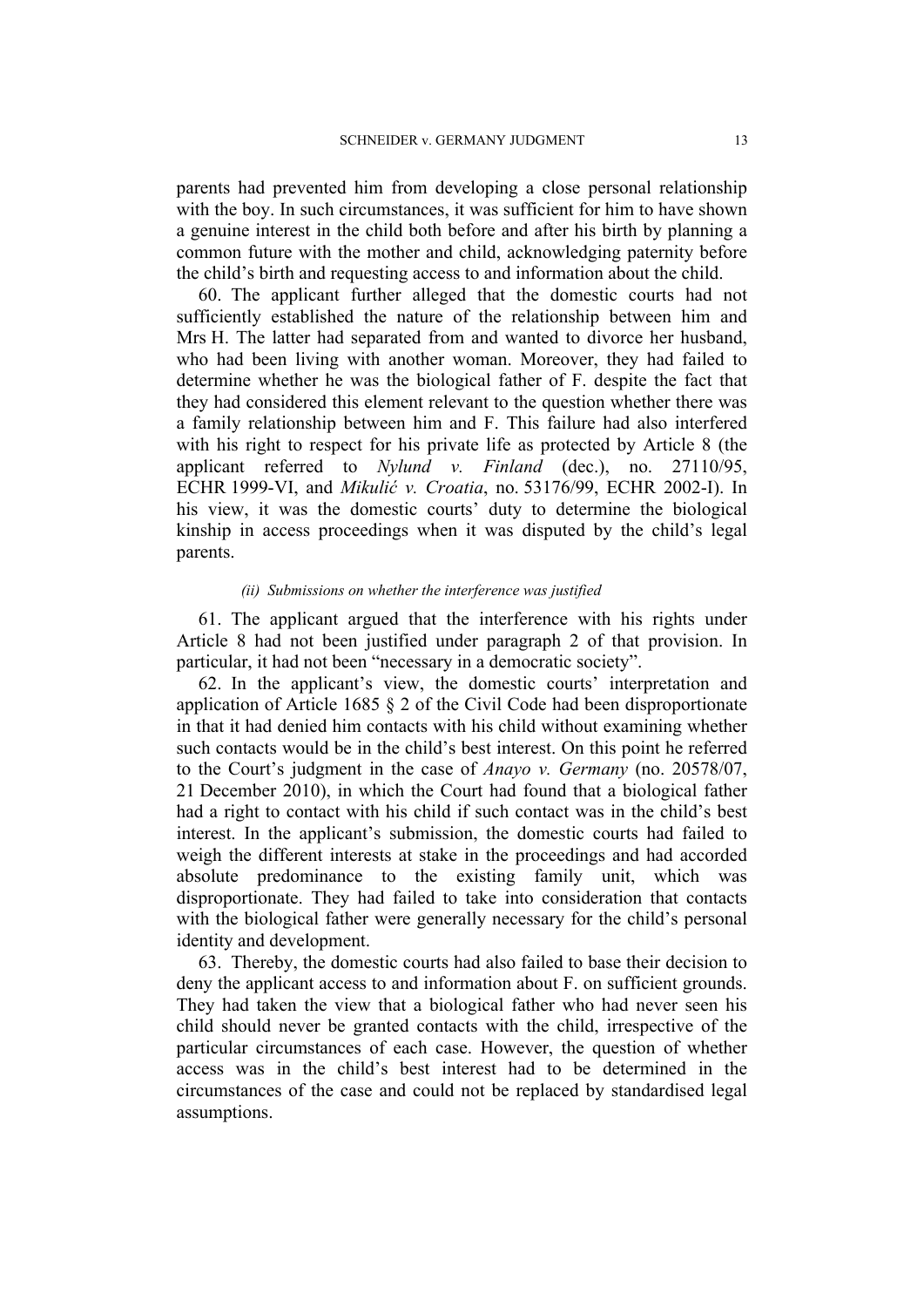64. The applicant further contested the Government's argument that a comparative law analysis confirmed that the provisions of German law duly protected the right of biological fathers to contact with their children and that the children's best interest did not warrant a different solution. He took the view that German law accorded a considerably weaker position to the biological father than the applicable provisions in the majority of the European States (see also paragraph 40 above). He argued that the findings made in a report drawn up in March 2010 at the Government's request by the German Institute for Youth Human Services and Family Law, were not convincing and representative of the legal situation in Europe (see also paragraph 40 above).

65. Furthermore, the applicant contested the Government's argument, based on a general psychological report by expert K. which the Government had commissioned for the proceedings in the *Anayo* case, that contacts with the biological father did not generally have a positive impact on the child's well-being. He took the view that contacts between him and F. would be in F.'s best interest as he took an interest in the boy, who had a right to know his origins. Further concealing his origins might rather lead to a loss of confidence in his legal parents. As F.'s origins were known to both of his legal parents already before his birth, there was no risk that contacts between F. and the applicant would threaten the H. family or its reputation, bearing in mind that both Mr and Mrs H. had had an extra-marital relationship.

#### **(b) The Government**

#### *(i) Submissions on whether there was an interference*

66. The Government took the view that there had not been a violation of Article 8 of the Convention. The domestic courts' decisions concerning the applicant's access to and information about F. had not interfered with the applicant's right to respect for his family life. Referring to the Court's case-law (they cited, in particular, *L. v. the Netherlands*, no. 45582/99, and *Hülsmann v. Germany* (dec.), no. 33375/03, 18 March 2008), the Government argued that mere biological kinship, without any close personal relationship, was insufficient to attract the protection of Article 8  $\S$  1. In the present case, F. lived together with his mother and his legal father in a stable family unit.

67. Moreover, even though the Court had considered that intended family life might, exceptionally, fall within the ambit of Article 8 (the Government referred to *Nylund*, cited above; *Nekvedavicius v. Germany* (dec.), no. 46165/99, 19 June 2003; and *Hülsmann*, cited above), the Government argued that this was not the case in the circumstances of the present application. They stressed that it had not been proven that the applicant was the biological father of F. and that the child was part of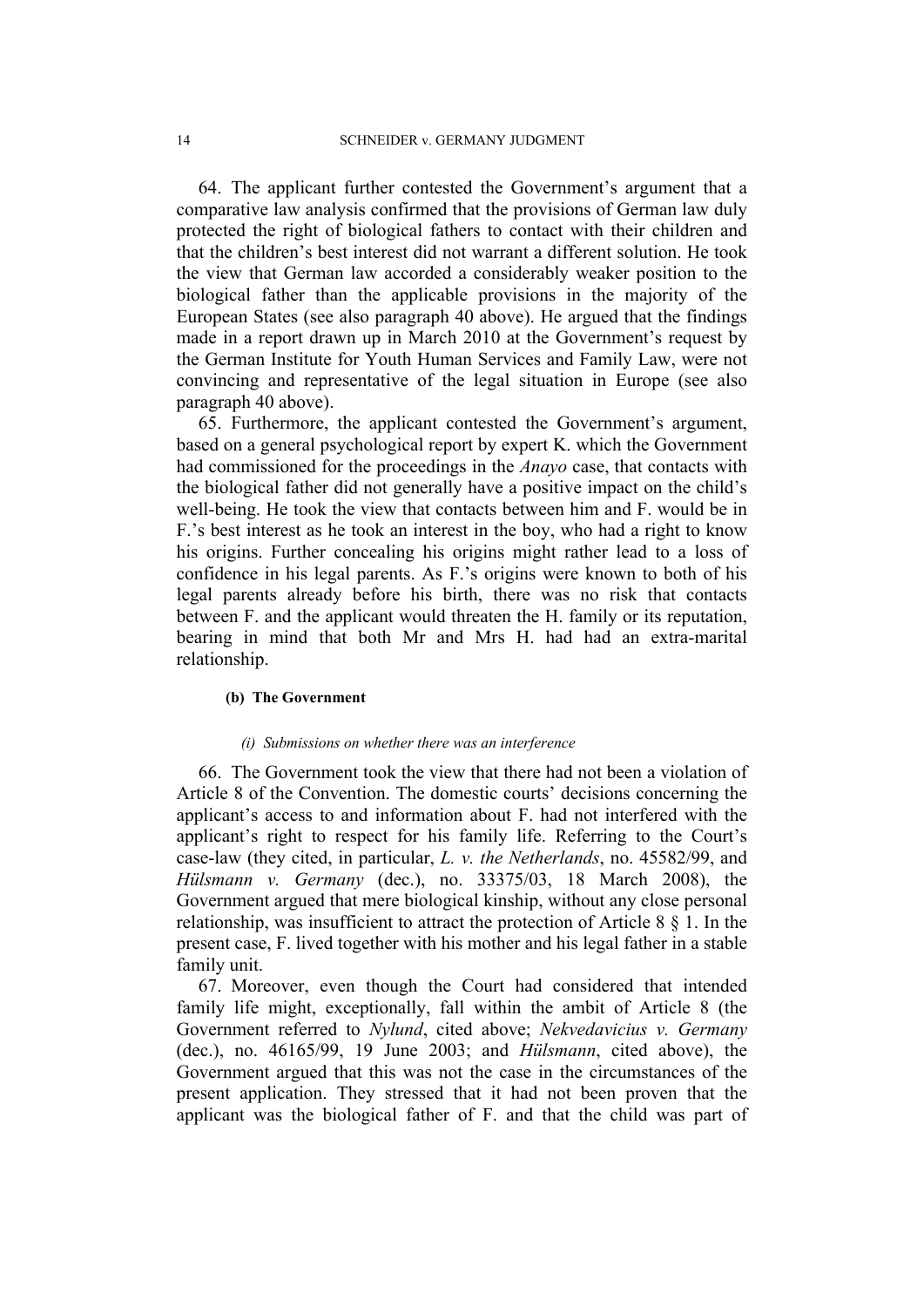Mrs H.'s and his plans for a common future. However, even assuming that this was the case, it was not sufficient that he had expressed willingness to take responsibility.

68. The Government further took the view that the domestic courts' failure to establish whether the applicant was F.'s biological father had not interfered with the applicant's right under Article 8 to respect for his family or private life. The domestic courts had assumed for the purposes of the proceedings that the applicant was F.'s biological father and had rejected his request for access to F. for lack of a social and family relationship between them. They had not been obliged to establish the applicant's paternity in the access proceedings at issue because the applicant should have instituted separate paternity proceedings for this purpose (Article 1600 of the Civil Code, see paragraph 37 above).

#### *(ii) Submissions on whether the interference was justified*

69. Even assuming that there had been an interference with the applicant's rights under Article 8 § 1 by the refusal of the domestic courts to grant him access to F. and information about the boy's development, that interference had been justified under Article 8 § 2. The alleged interference with the applicant's rights had a legal basis in Articles 1685 and 1686 of the Civil Code. It served the legitimate aim of protecting the rights and freedoms of F. and his legal parents, Mr and Mrs H.

70. That interference was also necessary in a democratic society. The domestic courts had based their decision that the applicant had not established any social ties with F. that might lead to contacts between them being in the child's best interest on relevant and sufficient reasons. They stressed that in the *Anayo* case (cited above) the Court had found that a man whose biological paternity was uncontested had a right to determination, by the domestic courts, whether contacts with his child were in the child's best interest. In the present case, however, the applicant's paternity was contested by the legal parents. To allow every man alleging to be the father of a child born in wedlock to seek to have his paternity established could seriously interfere with the rights of the members of the legal family. Moreover, such requests would not necessarily be based on the child's best interest. It was important to bear in mind that in cases like the present one the fundamental rights of the various persons concerned had to be balanced fairly against one another.

71. The Government further took the view that the German legislator, in Articles 1592, 1594, 1600, 1684 and 1685 of the Civil Code, had balanced the competing interests involved in a manner which complied with the requirements of Article 8. A comparative law analysis confirmed that these provisions, compared to the applicable law in other European countries, duly protected the right of biological fathers to contact with their children and that the children's best interest did not warrant a different approach.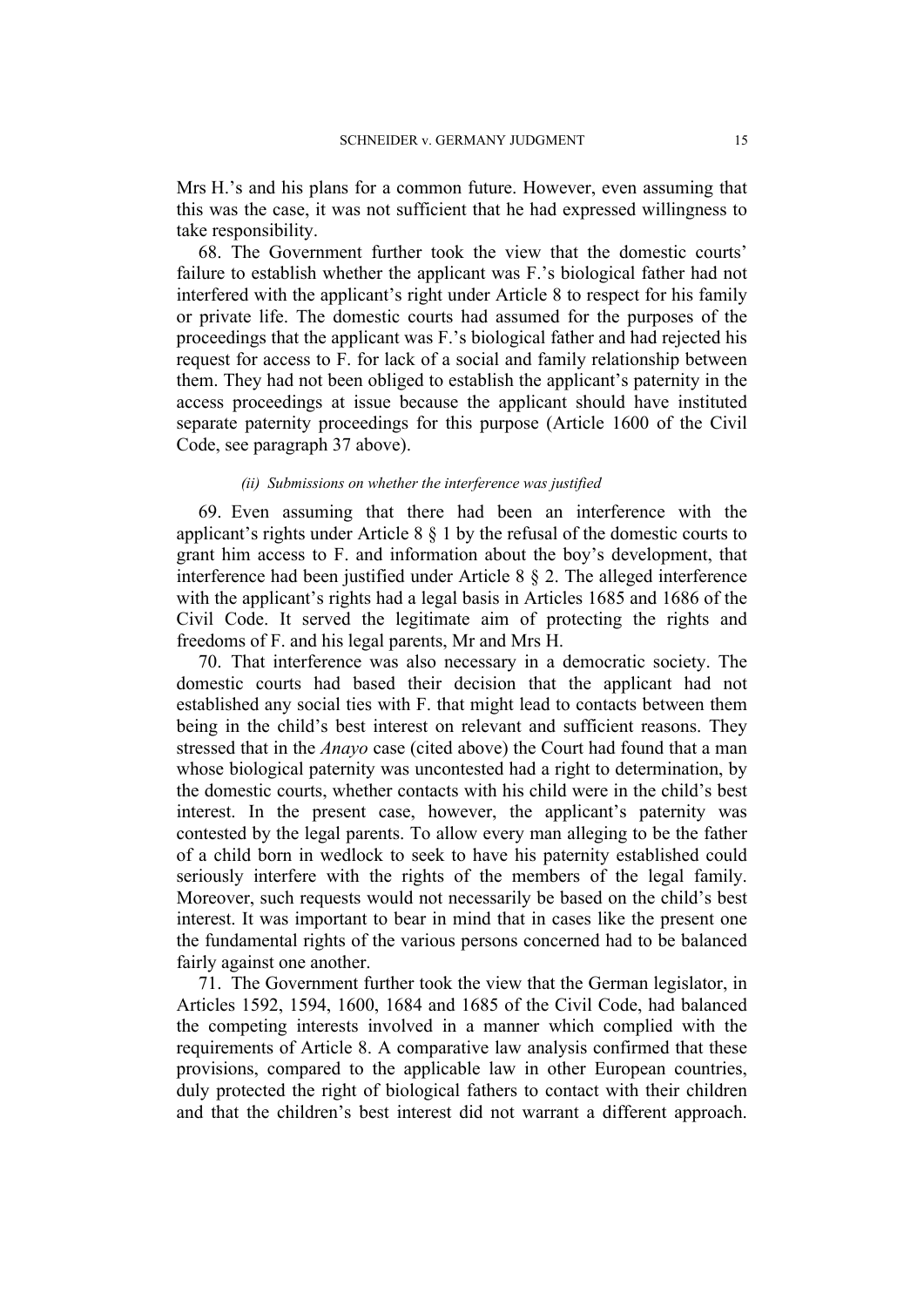German law – which did not exclude biological fathers in all circumstances from contacts with their children but allowed such contacts only if a social and family relationship existed between biological father and child and if the contacts were in the child's best interest – was in line with the general European standards on the matter.

72. In that connection, the Government relied on the findings of a report drawn up in March 2010 at their request by the German Institute for Youth Human Services and Family Law, analysing the access rights of biological fathers in 17 other Council of Europe Member States (see also paragraphs 40, 42 and 44-46 above; the report had already been submitted in the *Anayo*  case, cited above).

73. Moreover, the domestic courts had fairly balanced the fundamental rights of all the individuals involved. It was of the utmost importance for the welfare of children not only to know their origins, but in particular to understand to which family they belonged and who bore responsibility for them as a mother or father. Moreover, it was justified to protect an existing family relationship between legal parents and child and the legal parents' marriage by denying a biological father the right to obtain legal paternity. It fell within the State's margin of appreciation to decide that the interests of the family, the mother and the child had to prevail over the competing interests of the biological father in obtaining access in cases where that father had shown willingness to take responsibility only by expressing his wish to share a future with the child he fathered. The same applied to the biological father's claim to be informed about the child's development.

74. The Government stressed in that context that contacts between a biological father and his children did not generally have a positive impact on the children's welfare; it depended on the individual family situation. They referred to the findings of a general psychological report by expert K. they had commissioned for the proceedings in the *Anayo* case (cited above) on the question whether the provisions of the German Civil Code on contacts between biological fathers and their children were compatible with the children's welfare.

75. The Government submitted that, according to that report, as a rule, contacts between children and the parent they were not living with became a burden for them and were thus not in their best interest if the parents involved were unable to limit their conflicts after separation. Moreover, according to the expert's findings, the total absence of contact with a biological father did not, as a rule, affect a child's social and emotional development. German legislation, which always gave an existing legal family precedence over biological fathers' rights, thus guaranteed stability and was therefore in the children's best interest. If, as the Court found in the *Anayo* case (cited above), the child's best interest had to be examined in the particular circumstances of the case, the proceedings – which the alleged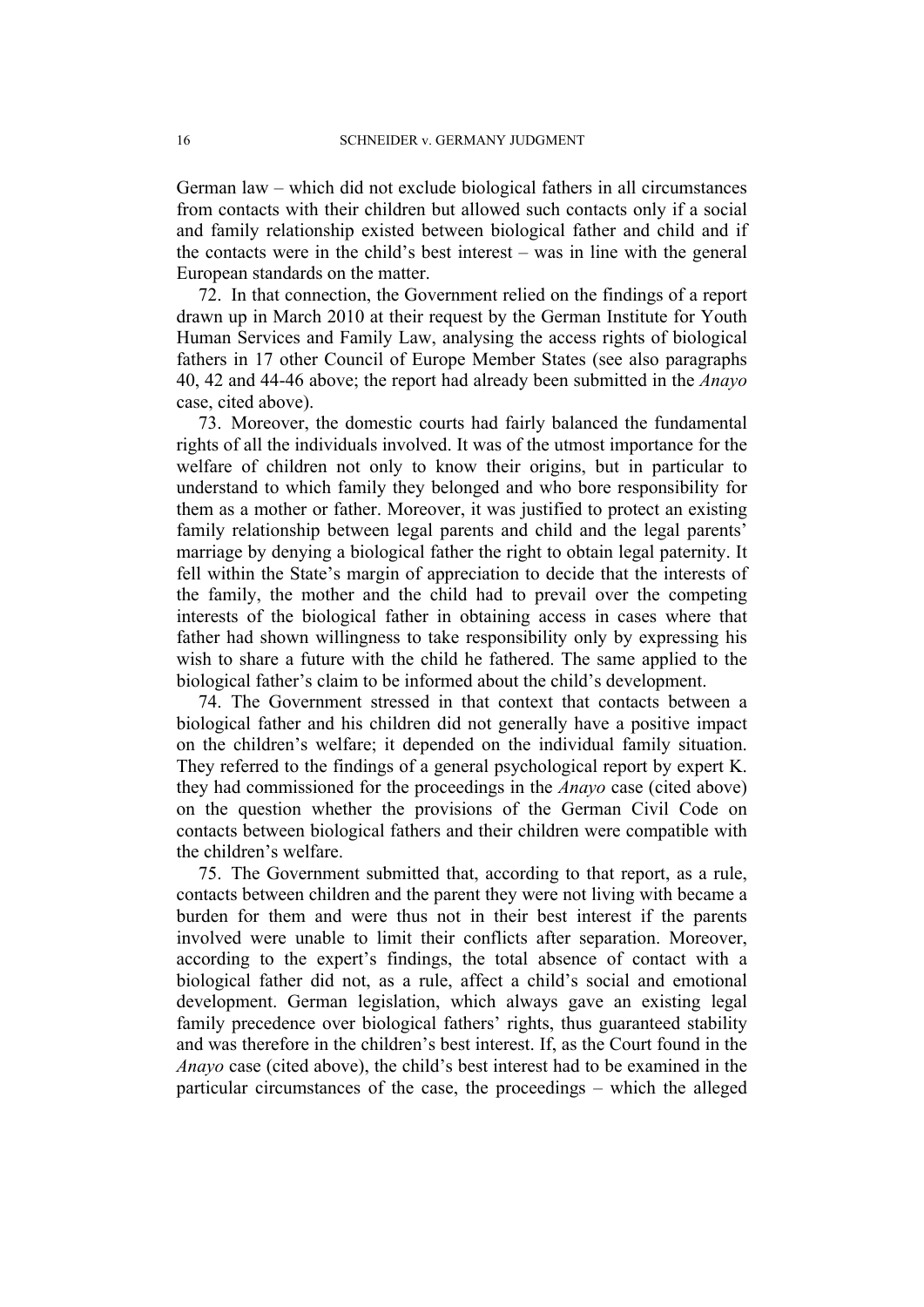biological father might actually bring for reasons other than the child's best interest – could be a burden on the legal family .

#### **(c) The third party interveners**

76. In her submissions to the Court, Mrs H. contested that she had considered a divorce and had planned a common future with the applicant. She had planned to move to the United Kingdom after having finished her medical training and had met her husband regularly during the time they were living in different places. She had not planned to have a child with the applicant and stressed that her husband could also be F.'s father. She had met the applicant once a week. The applicant had been present, at his request, at two gynaecological examinations but had not been presented as her partner. Her husband had also been present at gynaecological examinations. F. was now six years old and fully integrated into the H. family.

77. Mrs H. took the view that contacts between the applicant and F. would jeopardise F.'s welfare and that of her whole family, including her husband, her daughter and another child born in 2007, and would impair the family's good reputation.

78. The third party interveners endorsed the Government's legal submissions.

### *2. The Court's assessment*

#### **(a) Whether there was an interference**

79. The Court reiterates that the notion of "family life" under Article 8 of the Convention is not confined to marriage-based relationships and may encompass other *de facto* "family" ties where the parties are living together out of wedlock. A child born out of such a relationship is *ipso jure* part of that "family" unit from the moment, and by the very fact, of the birth (see *Keegan v. Ireland*, 26 May 1994, § 44, Series A no. 290; *L. v. the Netherlands*, no. 45582/99, § 35, ECHR 2004-IV; and *Znamenskaya v. Russia*, no. 77785/01, § 26, 2 June 2005).

80. However, a mere biological kinship between a natural parent and a child, without any further legal or factual elements indicating the existence of a close personal relationship, is insufficient to attract the protection of Article 8 (compare *L.* , cited above, § 37). As a rule, cohabitation is a requirement for a relationship amounting to family life. Exceptionally, other factors may also serve to demonstrate that a relationship has sufficient constancy to create *de facto* "family ties" (see *Kroon and Others v. the Netherlands*, 27 October 1994, § 30, Series A no. 297-C, and *L.* , cited above, § 36).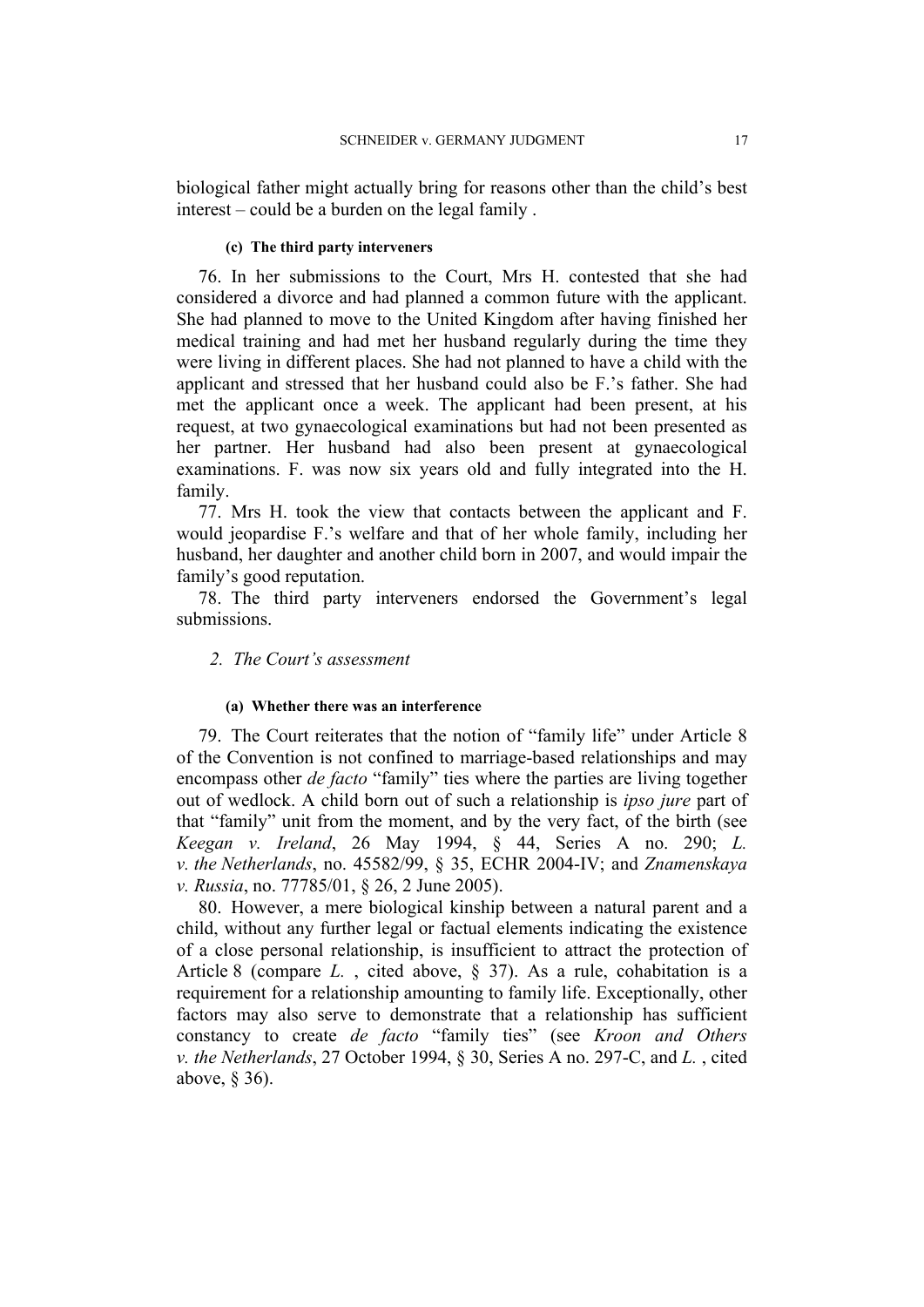81. Moreover, the Court has considered that intended family life may, exceptionally, fall within the ambit of Article 8, notably in cases where the fact that family life has not yet fully been established is not attributable to the applicant (compare *Pini and Others v. Romania*, nos. 78028/01 and 78030/01, §§ 143 and 146, ECHR 2004-V). In particular, where the circumstances warrant it, "family life" must extend to the potential relationship which may develop between a child born out of wedlock and the natural father. Relevant factors which may determine the real existence in practice of close personal ties in these cases include the nature of the relationship between the natural parents and a demonstrable interest in and commitment by the father to the child both before and after the birth (see *Nylund*; *Nekvedavicius*; *L.* § 36; *Hülsmann*; and *Anayo*, all cited above; and compare *Różański v. Poland*, no. 55339/00, § 64, 18 May 2006).

82. The Court further reiterates that Article 8 protects not only "family" but also "private" life. It has been the Convention organs' traditional approach to accept that close relationships short of "family life" would generally fall within the scope of "private life" (see *Znamenskaya*, cited above, § 27, with further references). The Court thus found in the context of proceedings concerning the establishment or contestation of paternity that the determination of a man's legal relations with his legal or putative child might concern his "family" life but that the question could be left open because the matter undoubtedly concerned that man's private life under Article 8, which encompasses important aspects of one's personal identity (see *Rasmussen v. Denmark*, 28 November 1984, § 33, Series A no. 87; *Nylund*, cited above; *Yildirim v. Austria* (dec.), no. 34308/96, 19 October 1999; and *Backlund v. Finland*, no. 36498/05, § 37, 6 July 2010).

83. In the present case, the Court considers that the domestic courts' decision to refuse the applicant access to F. and information about F.'s personal circumstances did not interfere with any existing "family life" of the applicant and F. within the meaning of Article 8. Unlike, for instance, in the case of *Anayo* (cited above, §§ 10, 59), it is contested and has not been established in the proceedings before the domestic courts whether the applicant is in fact F.'s biological father. In any event, there has never been a close personal relationship between him and F. such as must be regarded as an "established family life". The applicant has never cohabited with F.– or even met him – to date.

84. The Court must therefore determine whether the applicant's intended family life with F. falls within the ambit of Article 8. Under its well-established case-law (see paragraph 81 above), this may, exceptionally, be the case in circumstances in which the fact that family life has not been established is not attributable to the applicant. This applies, in particular, to the relationship between a child born out of wedlock and the child's biological father, who are inalterably linked by a natural bond while their actual relationship may be determined, for practical and legal reasons, by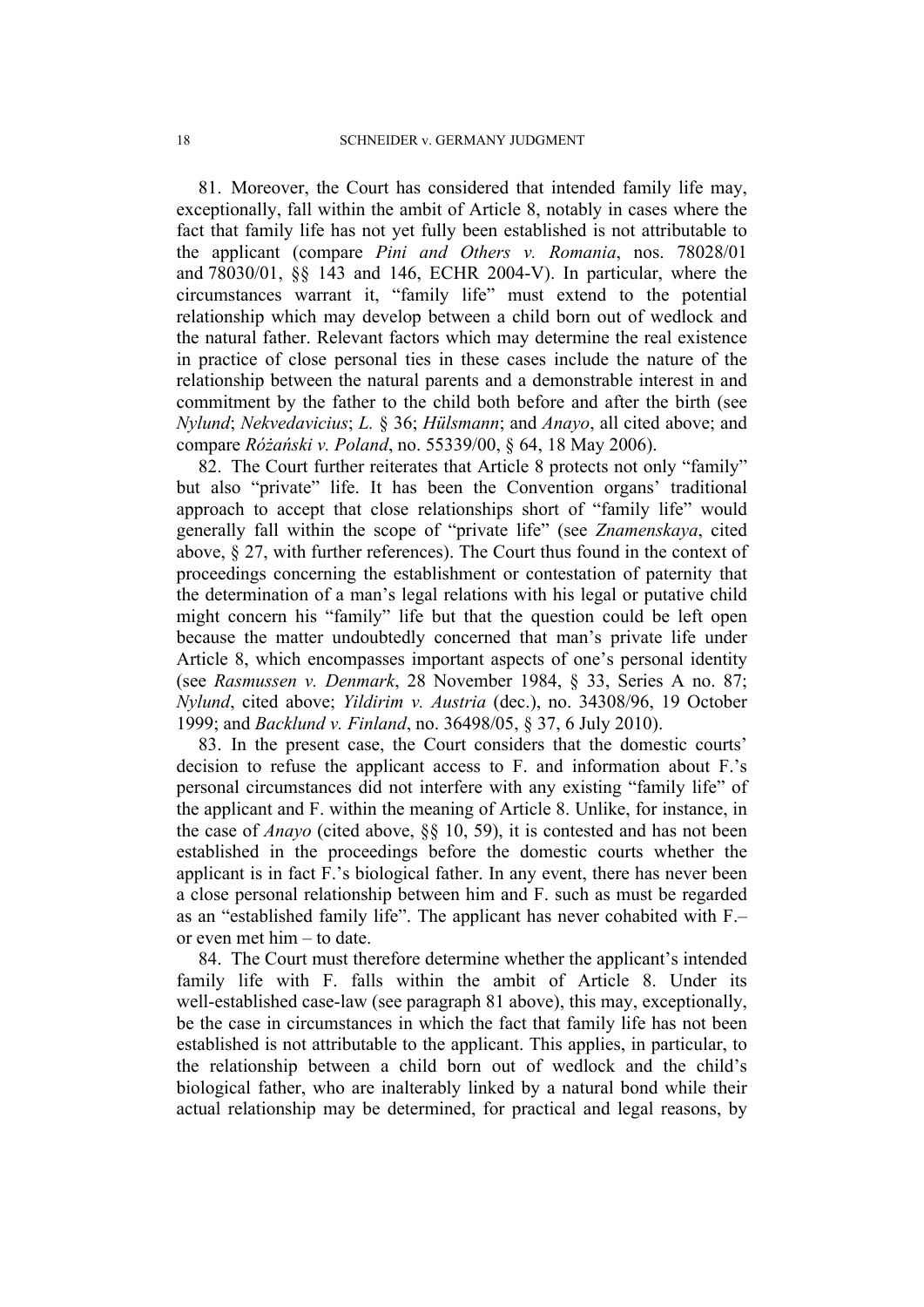the child's mother and, if she is married, by her husband (see also *Anayo*, cited above, § 60).

85. In the present case, the Court notes the Government's argument that the applicant failed to institute separate paternity proceedings under Article 1600 § 2 of the Civil Code. In the access proceedings here at issue, the domestic courts did not determine whether the applicant – who, according to the mother, could be F.'s biological father, but so could her husband – was F.'s biological father. They found, however, that, even assuming the applicant's biological paternity, his requests for access to and information about F. had to be rejected for lack of a social and family relationship between him and F. (see paragraphs 13, 18 and 26 above).

86. Moreover, the Court is not convinced that the applicant could have validly acknowledged paternity or have contested Mr H.'s paternity and thus have been recognised not only as F.'s biological, but also as his legal father. In that latter position, he could have claimed access to F. under the (more favourable) conditions of Article 1684 of the Civil Code, and not only, as he did, under Article 1685 of the Civil Code. Under the applicable provisions of the Civil Code, as interpreted by the domestic courts at the relevant time, the applicant's acknowledgement of paternity on 25 November 2003 (see paragraph 9 above) was not valid as Mr H.'s paternity prevailed (Article 1594 § 2 of the Civil Code). The applicant further had no right to contest Mr H.'s paternity as the latter was living with F. (Article 1600 § 2 of the Civil Code). This is confirmed by the findings of the family courts (see paragraphs 13 and 18). In any event, in the proceedings here at issue, the applicant did not intend to take over the legal position as F.'s father from Mr H. – which is the aim of the separate paternity proceedings under Article 1600 of the Civil Code which the applicant did not institute (see on this matter the Federal Constitutional Court's judgment, paragraph 23).

87. Furthermore, the applicant never had any contacts with F. because Mrs and Mr H., his legal parents who were entitled to decide on his contacts with other persons (see Article 1632 § 2 of the Civil Code, paragraph 31 above), refused his requests for access. In these circumstances, the Court considers that the fact that there was not yet any established family relationship between F. and the applicant cannot be held against the latter.

88. In order for the applicant's intended family life with F. to fall within the ambit of Article 8, the Court has to determine whether there were close personal ties in practice between the applicant and F. (see paragraph 81 above). A relevant factor to verify this is the nature of the relationship between the (presumed) biological parents. Even though the applicant and Mrs H. never moved in together, it is uncontested that they had a relationship for one year and four months – which was thus not merely haphazard – at a time when Mr H. resided in the United Kingdom.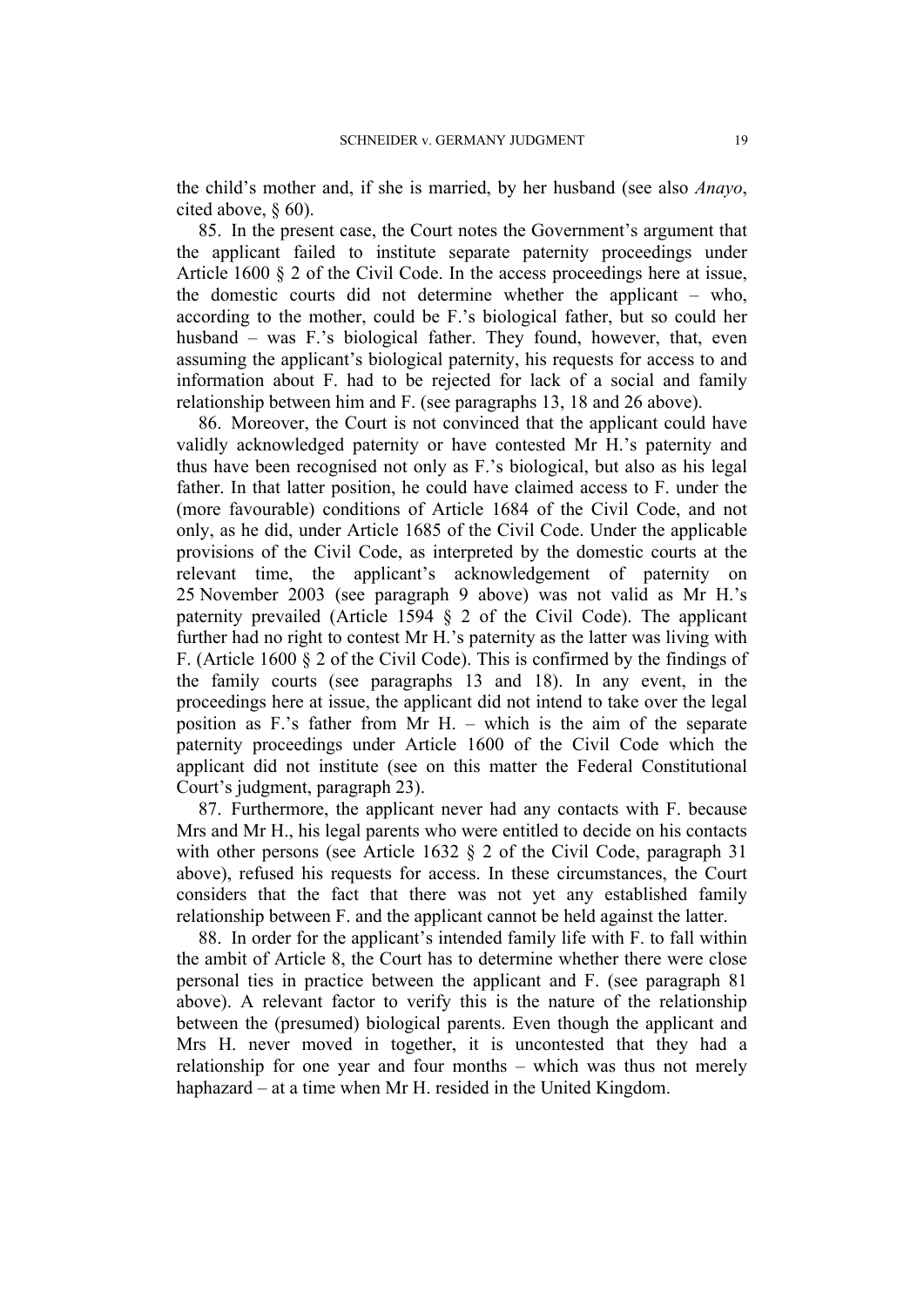89. Moreover, the Court must have regard, in particular, to the interest in and commitment by the applicant to F. both before and after his birth. It notes in this connection that, at least from the applicant's perspective, it was planned by him together with Mrs H. to have a child. He accompanied Mrs H. to at least two medical examinations relating to her pregnancy. He further acknowledged paternity of the child to be born already before the child's birth. After F.'s birth, he received photos of the baby at his request and brought proceedings in which he claimed access to F. and information about his personal circumstances relatively speedily, less than six months after the child's birth. In the circumstances of the case, in which, as shown above, the applicant was prevented from taking any further steps to assume responsibility for F. against the legal parents' will, the Court considers that he sufficiently demonstrated his interest in F.

90. In view of the foregoing, the Court does not exclude that the applicant's intended relationship with F. fell within the ambit of "family life" under Article 8. In any event, the determination of the legal relations between the applicant and F. – that is, whether the applicant had a right of access to F. and information about his personal circumstances –, even if they fell short of family life, concerned an important part of the applicant's identity and thus his "private life" within the meaning of Article  $8 \nless 1$ . The domestic courts' decision to refuse him contact with and information about F. thus interfered with his right to respect, at least, for his private life (see, *mutatis mutandis*, *Anayo*, cited above, § 62).

## **(b) Whether the interference was justified**

91. Any such interference with the right to respect for one's private life will constitute a violation of Article 8 unless it is "in accordance with the law", pursues an aim or aims that are legitimate under paragraph 2 of that provision and can be regarded as "necessary in a democratic society".

92. The domestic courts' decision to refuse the applicant access to and information about F. was based on Article 1684, read in conjunction with Article 1592, Article 1685 and Article 1686 of the Civil Code. It was aimed at pursuing the best interest of a married couple, Mr and Mrs H., and of the (then two) children who were born during their marriage, who were living with them and whom they cared for, and was therefore taken to protect their rights and freedoms.

93. In determining whether the interference was "necessary in a democratic society", the Court refers to the principles established in its case-law. It has to consider whether, in the light of the case as a whole, the reasons adduced to justify that interference were relevant and sufficient for the purposes of paragraph 2 of Article 8 (see, *inter alia*, *T.P. and K.M. v. the United Kingdom* [GC], no. 28945/95, § 70, ECHR 2001-V (extracts), and *Sommerfeld v. Germany* [GC], no. 31871/96, § 62, ECHR 2003-VIII (extracts)). It cannot satisfactorily assess whether these reasons were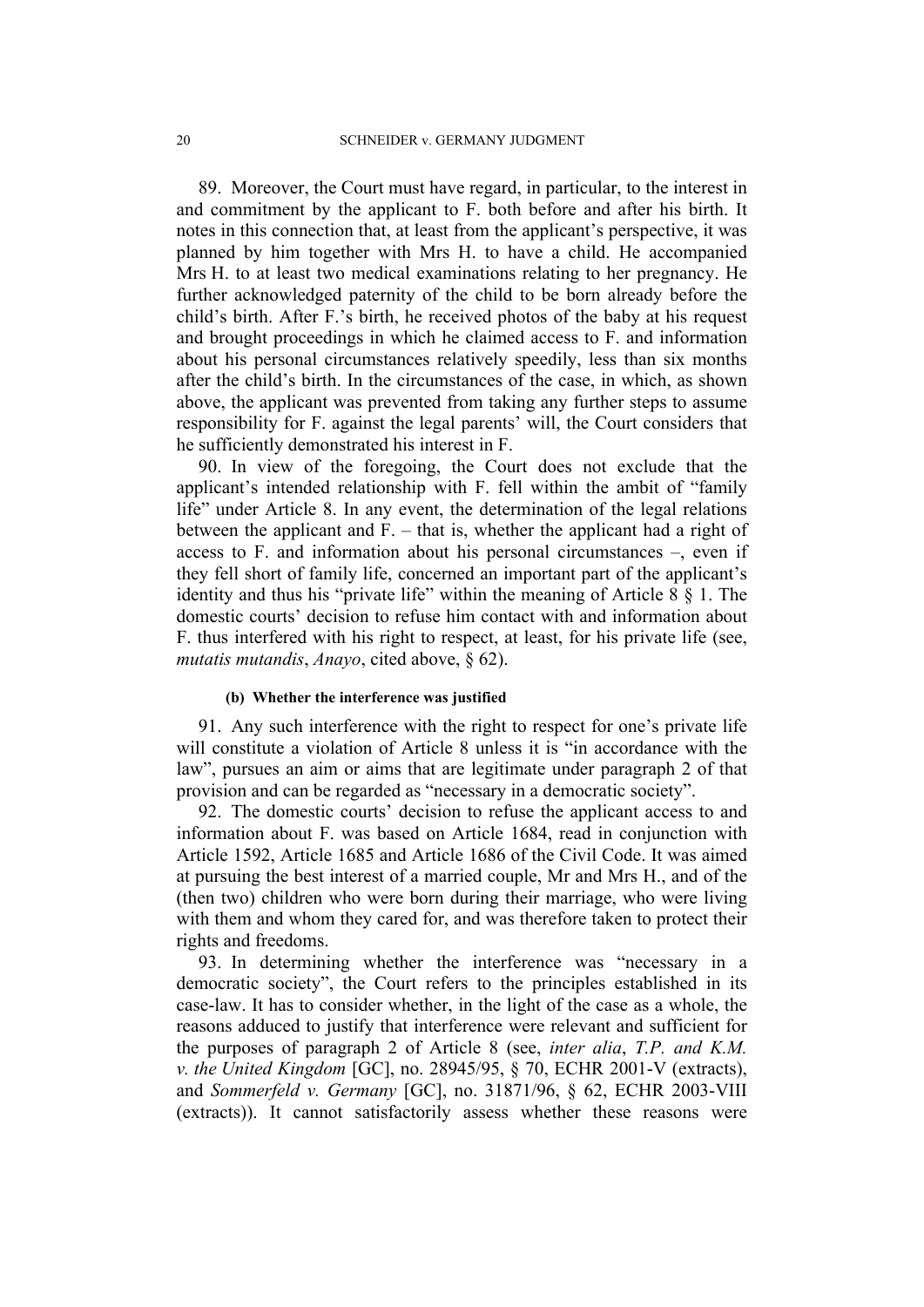"sufficient" without at the same time determining whether the decision-making process, seen as a whole, was fair and provided the applicant with the requisite protection of his interests safeguarded by Article 8 (see, *inter alia*, *T.P. and K.M. v. the United Kingdom*, cited above, § 72, and *Sommerfeld*, cited above, § 66). Consideration of what lies in the best interest of the child concerned is of paramount importance in every case of this kind (see, *inter alia*, *Yousef v. the Netherlands*, no. 33711/96, § 73); depending on their nature and seriousness, the child's best interest may override that of the parents (see *Sommerfeld*, cited above, § 66, and *Görgülü v. Germany*, no. 74969/01, § 43, 26 February 2004).

94. According to the Court's well-established case-law, it must further be borne in mind that the national authorities have the benefit of direct contact with all the persons concerned. It follows from these considerations that the Court's task is not to substitute itself for the domestic authorities in the exercise of their responsibilities regarding access issues or issues concerning information about the child's personal development, but rather to review, in the light of the Convention, the decisions taken by those authorities in the exercise of their power of appreciation (see, *inter alia*, *Hokkanen v. Finland*, 23 September 1994, § 55, Series A no. 299-A; *Görgülü*, cited above, § 41; and *Sommerfeld*, cited above, § 62). However, restrictions placed by the domestic authorities on parental rights of access call for strict scrutiny as they entail the danger that the family relations between a young child and a parent will be effectively curtailed (see, *inter alia*, *Elsholz v. Germany* [GC], no. 25735/94, §§ 48-49, ECHR 2000-VIII; *Sommerfeld*, cited above, §§ 62-63; and *Görgülü*, cited above, §§ 41-42). The above-mentioned principles must apply also in a case like the present one, in which the refusal of contact between a biological father and his child and the refusal of information about the boy's personal circumstances is classified, at least, as an interference with "private life" (see, *mutatis mutandis*, *Anayo*, cited above, § 66).

95. In the present case, the Court notes the domestic courts' finding that, even assuming that the applicant was F.'s biological father, he did not fall within the group of persons who had a right of access to F. and to information about the boy's personal circumstances. He was not F.'s legal father, or a person with whom F. had close ties because there had never been a social and family relationship between the two. As F. had lived with Mr and Mrs H. since his birth, there had been no possibility for the applicant to build up such a relationship with F. (see paragraphs 13-14, 16-18 and 24-27 above). The domestic courts thus refused the applicant access to F. – assuming that he was F.'s father – without examining whether contact between F. and him, in the particular circumstances of the case, would be in F.'s best interest. They further refused the applicant's request at least to be given information about F.'s personal development. There again, the domestic courts took their decision without examining in the particular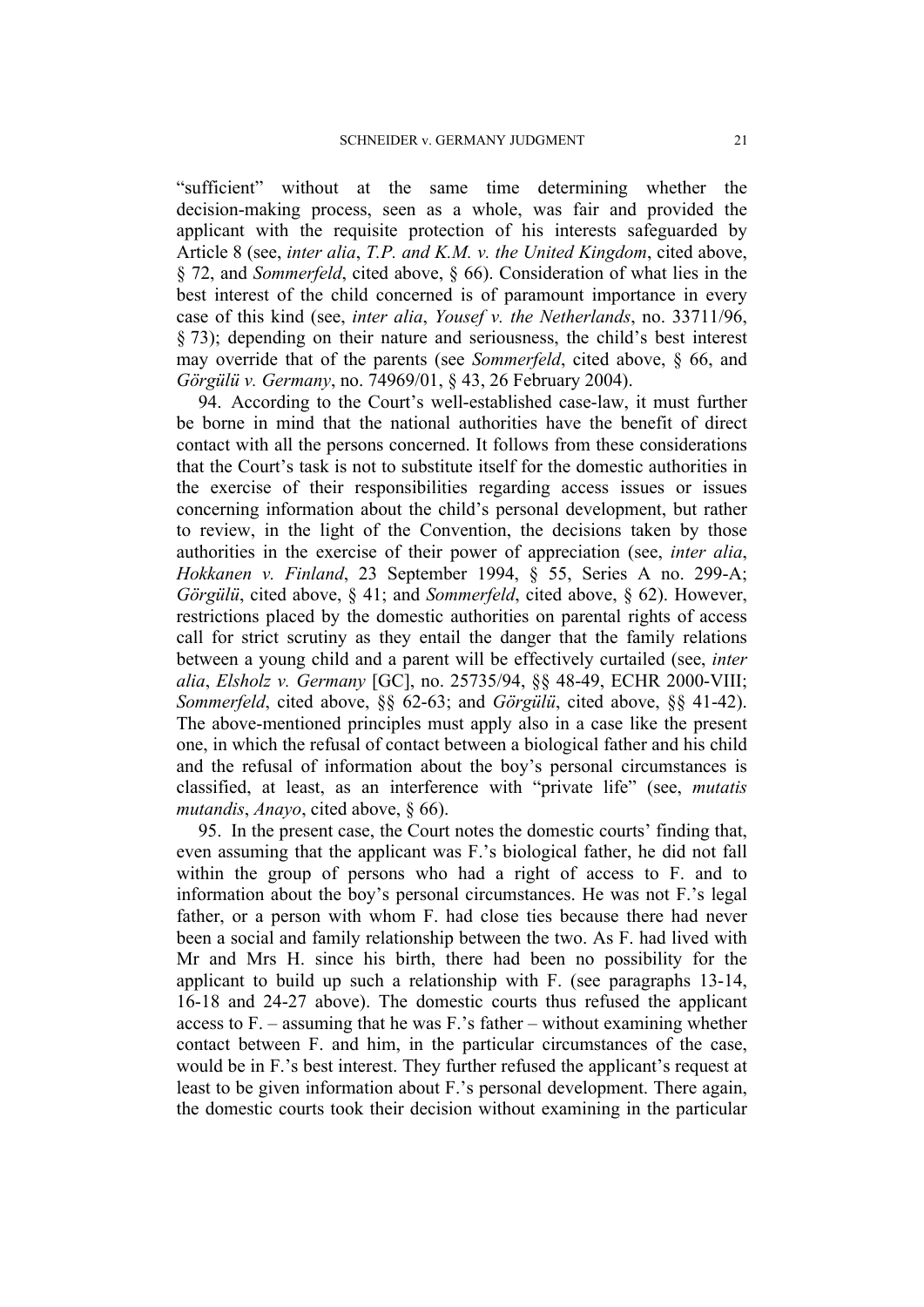circumstances of the case whether giving such information would be in the child's best interest (for instance, in order to maintain at least a light bond with the presumed biological father) or whether, at least in this regard, the applicant's interest had to be considered as overriding that of the legal parents.

96. In determining whether the reasons given by the domestic courts for refusing the applicant access to and information about F. were "sufficient" for the purposes of paragraph 2 of Article 8 and the interference with the applicant's private life thus "necessary in a democratic society", the Court refers, first, to the findings in its judgment of 21 December 2010 in the case of *Anayo* (cited above). That case concerned the refusal of the German courts to grant Mr Anayo, who was indisputably the biological father of twins who lived with their mother and her husband, access to his children. The Court observed, in that application, that the Court of Appeal, applying Articles 1684 and 1685 of the Civil Code, had refused the applicant access to his children without giving any consideration to the question whether, in the particular circumstances of the case, contact between the twins and the applicant would be in the children's best interest. The domestic court had argued that the applicant did not fall within the group of persons entitled to claim access as he was not the children's legal father, had not borne any responsibility for them and thus had no social and family relationship with them. The Court accordingly found that the domestic court had failed to fairly balance the competing rights involved. As the reasons given by it for refusing the applicant contact with his children had thus not been "sufficient" for the purposes of paragraph 2 of Article 8, Article 8 had been violated (see ibid., §§ 67-73).

97. The Court further observes that the facts at issue in the present application differ from those in the *Anayo* case mainly in so far as the certainty of the respective applicants' paternity is concerned. It was uncontested in the *Anayo* case that the applicant was the biological father of the children concerned. In the present case, however, the mother of the boy F. acknowledged that the applicant might be F.'s father, but claimed that so might her husband, and it was not established by the domestic courts whether or not the applicant was F.'s father.

98. However, the Court considers that, in the circumstances of the case, this difference is not such as to distinguish the present application from the *Anayo* case. In fact, it becomes clear from the domestic courts' reasoning that it was irrelevant for their decision that the applicant was only presumably and not uncontestedly the biological father of F. In reasoning their decisions, the domestic courts assumed the applicant's paternity for the purposes of the proceedings (see paragraphs 13, 18 and 26). They rejected the applicant's request for contact with (and information about)  $F = -aS$  did the domestic courts in the *Anayo* case – because the applicant was not F.'s legal father and there had never been a social and family relationship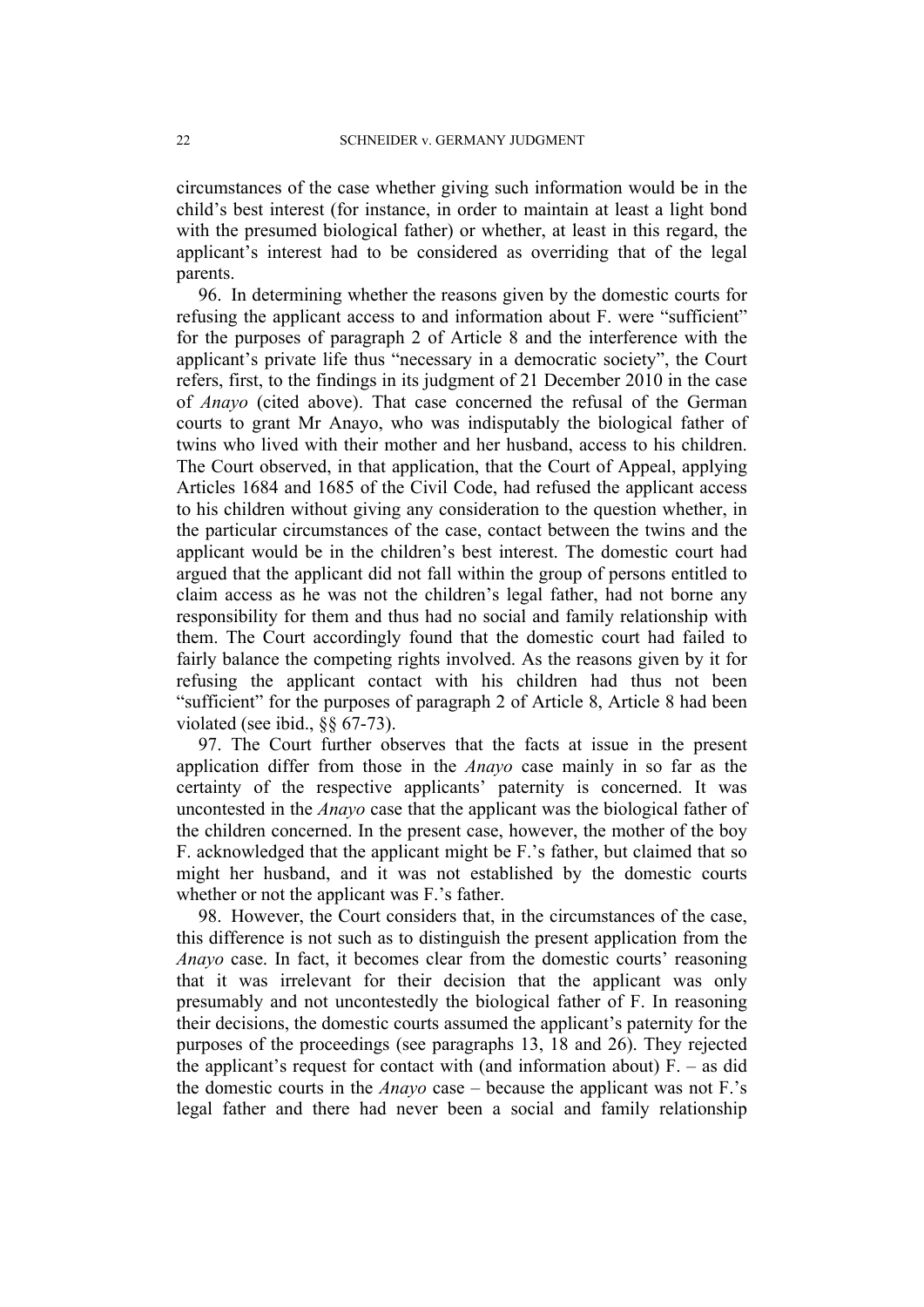between him and F. In both cases, the reasons why the biological father had not previously established a "social and family relationship" with the children / child concerned had been irrelevant for the domestic courts' findings. The courts thus did not give any weight to the fact that the respective applicants, for legal and practical reasons, were unable to alter the relationship with the children / child concerned (see *Anayo*, cited above, §§ 67, 69 and paragraphs 14, 17-18 and 26 above).

99. The Court would reiterate in that connection that it is for the domestic courts, who have the benefit of direct contact with all the persons concerned, to exercise their power of appreciation in determining whether or not contacts between a biological father and his child are in the latter's best interest. It has further noted the Government's argument, by reference to the comparative law analysis and the general psychological expert report of expert K. they had submitted to the Court, that the German legislation applied by the courts in the present case was in the best interest of the children concerned. They had further argued that always giving an existing legal family precedence over biological fathers' rights guaranteed stability, whereas examining the child's best interest in the particular circumstances of the case brought the burden of the proceedings to bear on the legal family (see paragraph 75 above).

100. The Court cannot but confirm, however, its approach taken in the *Anayo* judgment (cited above, §§ 67-73), as well as in the case of *Zaunegger v. Germany* (no. 22028/04, §§ 44 et seq., 3 December 2009, which concerned the general exclusion from judicial review of the attribution of sole custody to the mother of a child born out of wedlock; the domestic courts, applying the relevant provisions of the Civil Code, also considered parental rights of a father *prima facie* not to be in the child's best interest, without further examination on the merits). Having regard to the realities of family life in the 21st century, revealed, *inter alia*, in the context of its own comparative law research (see paragraphs 38-46 above), the Court is not convinced that the best interest of children living with their legal father but having a different biological father can be truly determined by a general legal assumption. Consideration of what lies in the best interest of the child concerned is, however, of paramount importance in every case of this kind (see paragraph 93 above). Having regard to the great variety of family situations possibly concerned, the Court therefore considers that a fair balancing of the rights of all persons involved necessitates an examination of the particular circumstances of the case. It further had regard to the Government's argument that this approach involved proceedings which placed a burden on the legal family (see paragraph 75 above). The Court notes, however, that proceedings requesting access to children may be and are in practice already currently instituted by biological fathers.

101. Having regard to the foregoing, the Court further concludes that the Government's objection that the applicant, by failing to institute separate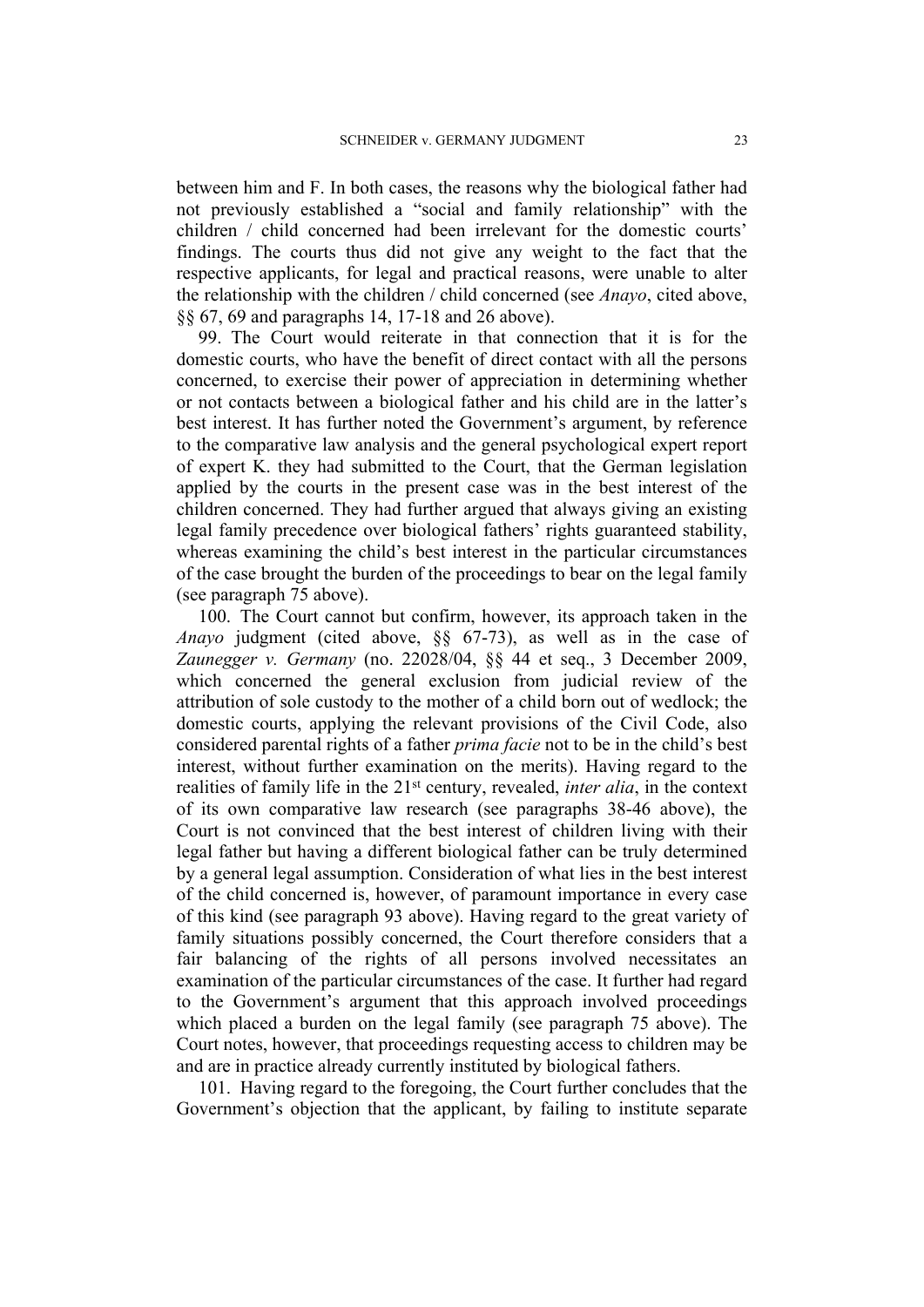paternity proceedings, did not exhaust domestic remedies in relation to his complaint that the domestic courts failed to establish his paternity of F. must be rejected for the following reasons.

102. The Court is not convinced that separate paternity proceedings were an effective remedy the applicant had to exhaust in the access and information proceedings here at issue. Not only were such proceedings bound to fail on the basis of the existing domestic law, the applicant having no right to contest Mr H.'s paternity as the latter was living with F. (Article 1600 § 2 of the Civil Code, see paragraph 37 above), but they are aimed at obtaining status as a child's legal parent and terminating another man's legal paternity, and must therefore be considered to have a fundamentally different and more far-reaching objective than the mere establishment of biological paternity for the purposes of having contact with the child concerned and information about that child's development.

103. The Court notes in this connection the Government's argument that there was a danger of abuse in allowing every man alleging to be the father of a child born in wedlock to request to have his paternity established (see paragraph 70 above). It does not consider, however, that its finding that the domestic courts failed to examine, in the particular circumstances of the case, whether contacts between F. and the applicant would have been in F.'s best interest would have led to such a result. The question of establishment, in access proceedings, of biological – as opposed to legal – paternity will only arise if, in the special circumstances of the case, contacts between the alleged biological father – presuming that he is in fact the child's biological parent – and the child are considered to be in the child's best interest.

104. Having regard to the foregoing, the Court, referring, *mutatis mutandis*, to the detailed reasoning in its judgment in the case of *Anayo* (§§ 67-73), therefore considers that the domestic courts did not fairly balance the competing interests involved in the decision-making process and thus failed to provide the applicant with the requisite protection of his interests safeguarded by Article 8. They failed to give any consideration to the question whether, in the particular circumstances of the case, contact between F. and the applicant would be in F.'s best interest. They further did not examine whether, in the particular circumstances of the case, allowing the applicant's request to be given at least information about F.'s personal development would be in the child's best interest or whether, at least in this regard, the applicant's interest should have been considered as overriding that of the legal parents. They thus did not give sufficient reasons to justify their interference for the purposes of paragraph 2 of Article 8. The interference with the applicant's right to respect for his private life was therefore not "necessary in a democratic society".

105. There has accordingly been a violation of Article 8 of the Convention.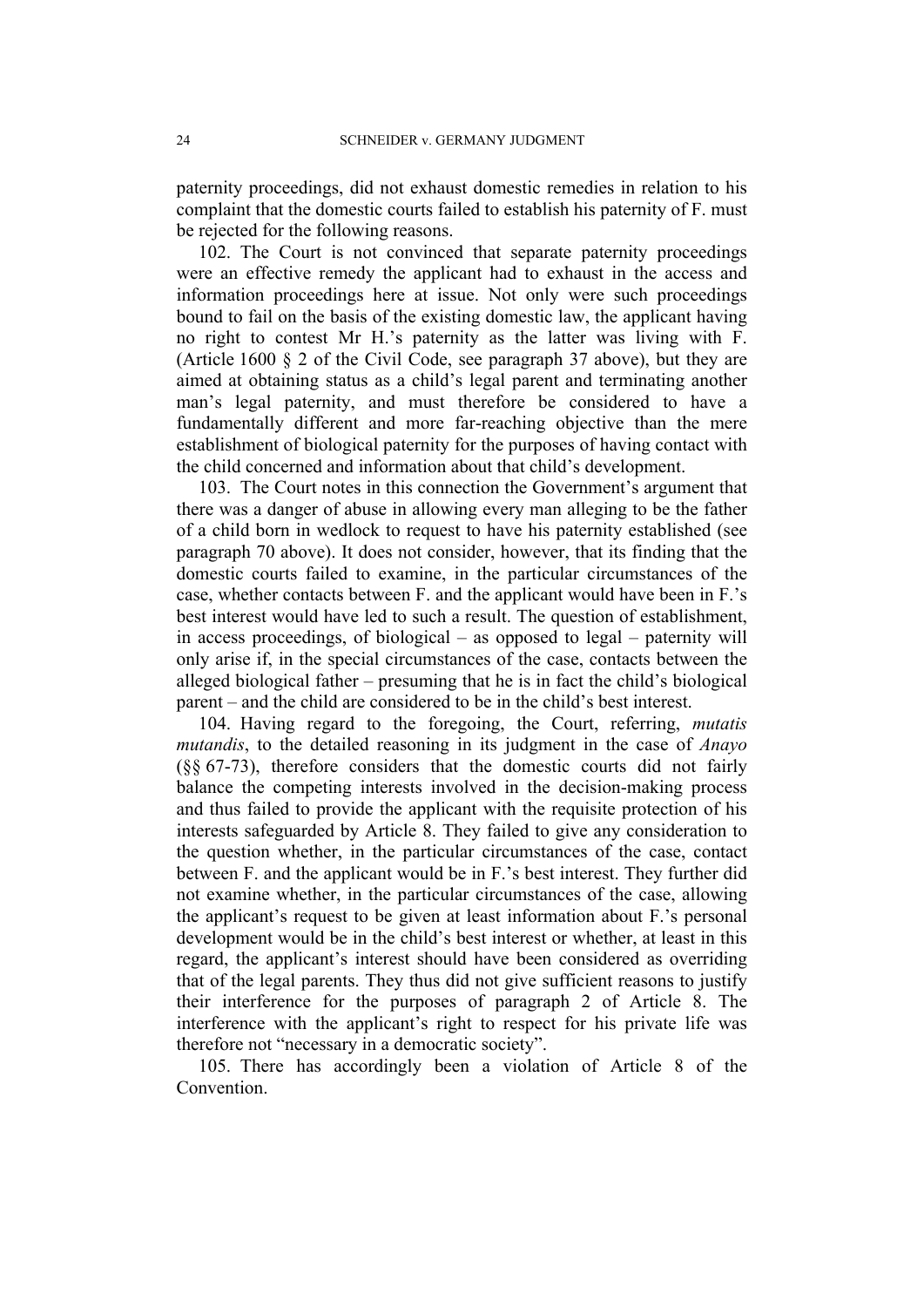### II. COMPLAINT CONCERNING DISCRIMINATION

106. The applicant further complained that the domestic courts' decisions discriminated against him in his right of access and information compared to fathers of children born in or out of wedlock, mothers, grandparents and siblings. He relied on Article 8, read in conjunction with Article 14 of the Convention; the latter provides:

"The enjoyment of the rights and freedoms set forth in [the] Convention shall be secured without discrimination on any ground such as sex, race, colour, language, religion, political or other opinion, national or social origin, association with a national minority, property, birth or other status."

107. The Government contested that argument.

108. The Court refers to its above findings that the applicant's rights under Article 8 were violated. The domestic courts failed to give any consideration to the question whether, in the particular circumstances of the case, contact between F. and the applicant was in F.'s best interest. They further failed to examine whether allowing the applicant's request at least to be given information about F.'s personal development was in the child's best interest or in the applicant's overriding interest. The interference with the applicant's right to respect for his private life was therefore not "necessary in a democratic society" (see paragraphs 91-105 above). Having regard to this conclusion, it does not consider it necessary to determine whether the domestic courts' decisions thereby discriminated against the applicant in breach of Article 8 read in conjunction with Article 14 of the Convention.

### III. APPLICATION OF ARTICLE 41 OF THE CONVENTION

109. Article 41 of the Convention provides:

"If the Court finds that there has been a violation of the Convention or the Protocols thereto, and if the internal law of the High Contracting Party concerned allows only partial reparation to be made, the Court shall, if necessary, afford just satisfaction to the injured party."

#### **A. Damage**

110. The applicant claimed not less than 25,000 euros (EUR) in respect of non-pecuniary damage. He had suffered distress as a result of the domestic courts' refusal of any contacts with his son or information about his development.

111. The Government took the view that there was no room for an award in respect of non-pecuniary damage as it had not been proven that the applicant was F.'s father. In any event, the applicant's claim was excessive.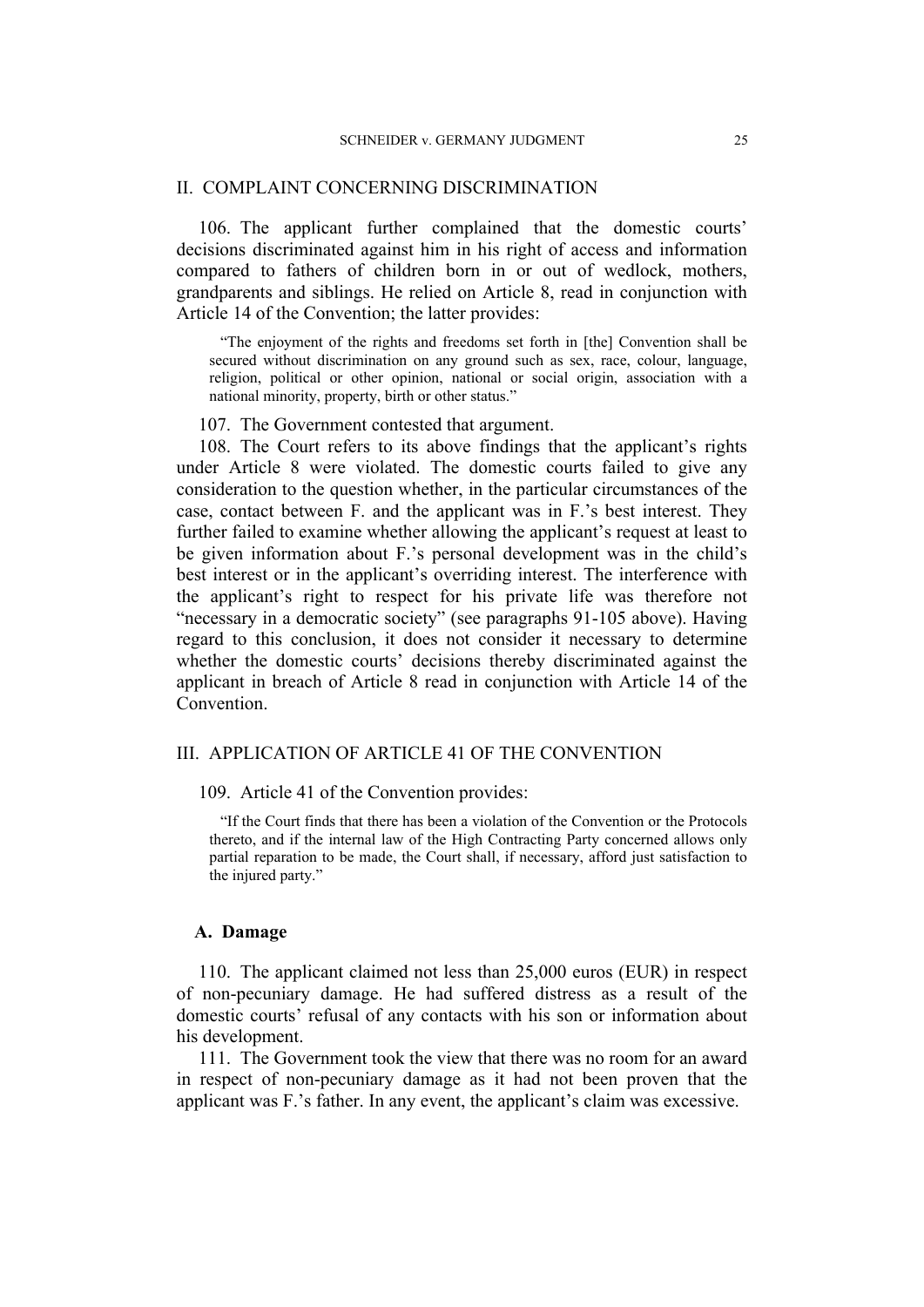112. The Court considers that the domestic courts' decision not to grant the applicant access to F. and information about his development without examining the question whether, in the particular circumstances of the case, such contact was in F.'s best interest or in the applicant's overriding interest must have caused the applicant some distress which is not adequately compensated by the finding of a violation alone. Making an assessment on an equitable basis, it therefore awards the applicant EUR 5,000, plus any tax that may be chargeable, under this head.

## **B. Costs and expenses**

113. Submitting documentary evidence (including all bills and agreements as to the fees), the applicant also claimed a total of EUR 12,354.39 (including VAT) for the costs and expenses incurred, including EUR 6,387.18 for the costs and expenses before the domestic courts (Fulda District Court, Frankfurt am Main Court of Appeal and Federal Constitutional Court) and EUR 4,279.89 for those incurred before the Court (that is, a total of EUR 10,667.07).

114. The Government argued that it was not in a position to examine, on the basis of the documents submitted by the applicant, whether the costs and expenses claimed by the applicant had been necessarily incurred and were reasonable as to quantum.

115. According to the Court's case-law, an applicant is entitled to the reimbursement of costs and expenses only in so far as it has been shown that these have been actually and necessarily incurred and were reasonable as to quantum. In the present case, regard being had to the documents in its possession and the above criteria, the Court finds that the costs and expenses for the proceedings before the domestic courts were aimed at redressing the breach of the applicant's rights under Article 8. Having regard also to the documents submitted by the applicant, it considers it reasonable to award the sum of EUR 10,000 (including VAT) covering costs and expenses under all heads, plus any tax that may be chargeable to the applicant.

## **C. Default interest**

116. The Court considers it appropriate that the default interest should be based on the marginal lending rate of the European Central Bank, to which should be added three percentage points.